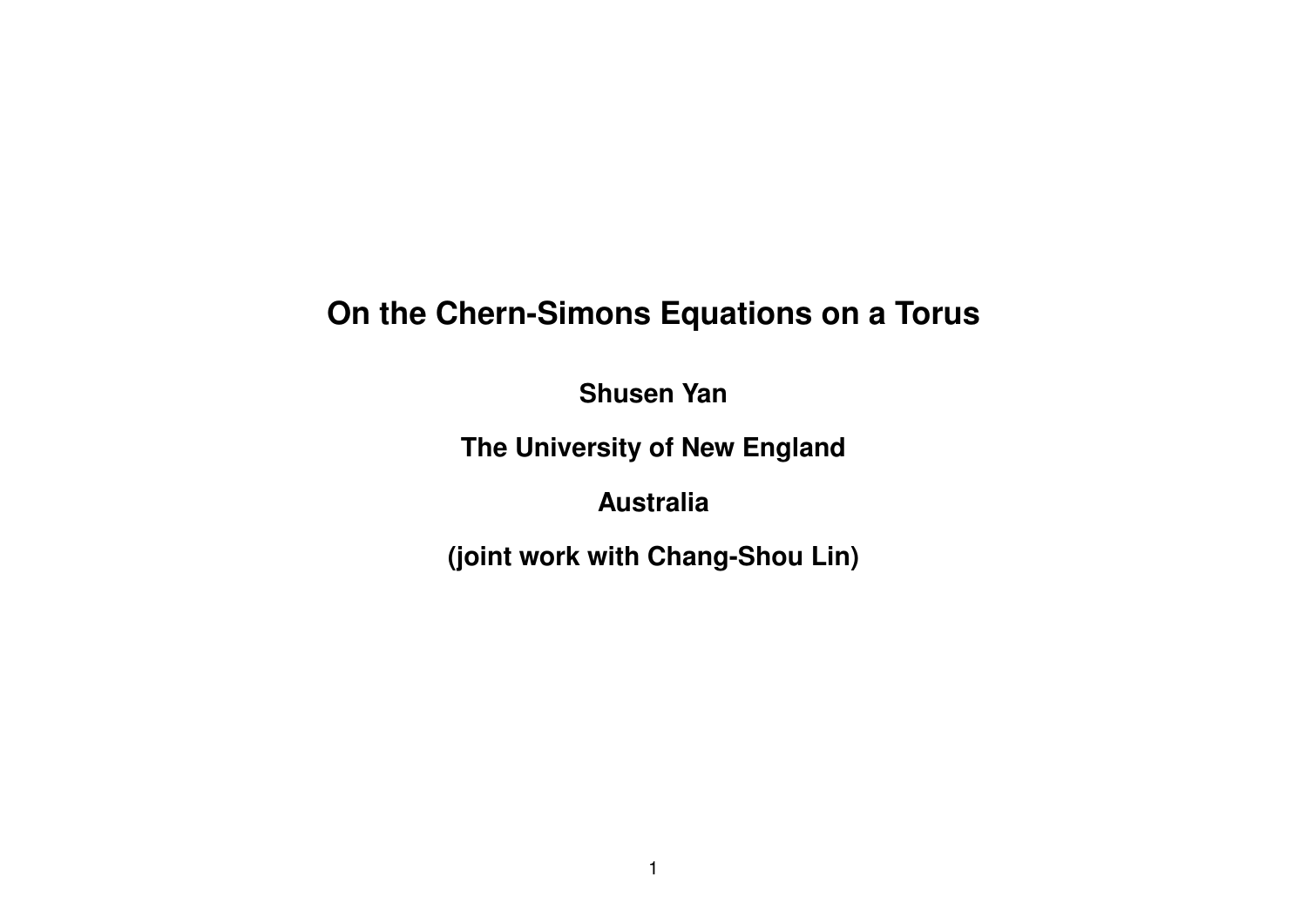Consider the following Chern-Simons-Higgs equation:

(1) 
$$
\begin{cases} \Delta u + \frac{1}{\varepsilon^2} e^u (1 - e^u) = 4\pi \sum_{j=1}^N \delta_{p_j}, & \text{in } \Omega, \\ u \text{ is doubly periodic on } \partial \Omega, \end{cases}
$$

where  $\Omega$  is a parallelogram in  $\mathbb{R}^2$ ,  $p_j\in\Omega$ ,  $j=1,\cdots,N,$  and some of the  $p_i$ may coincide.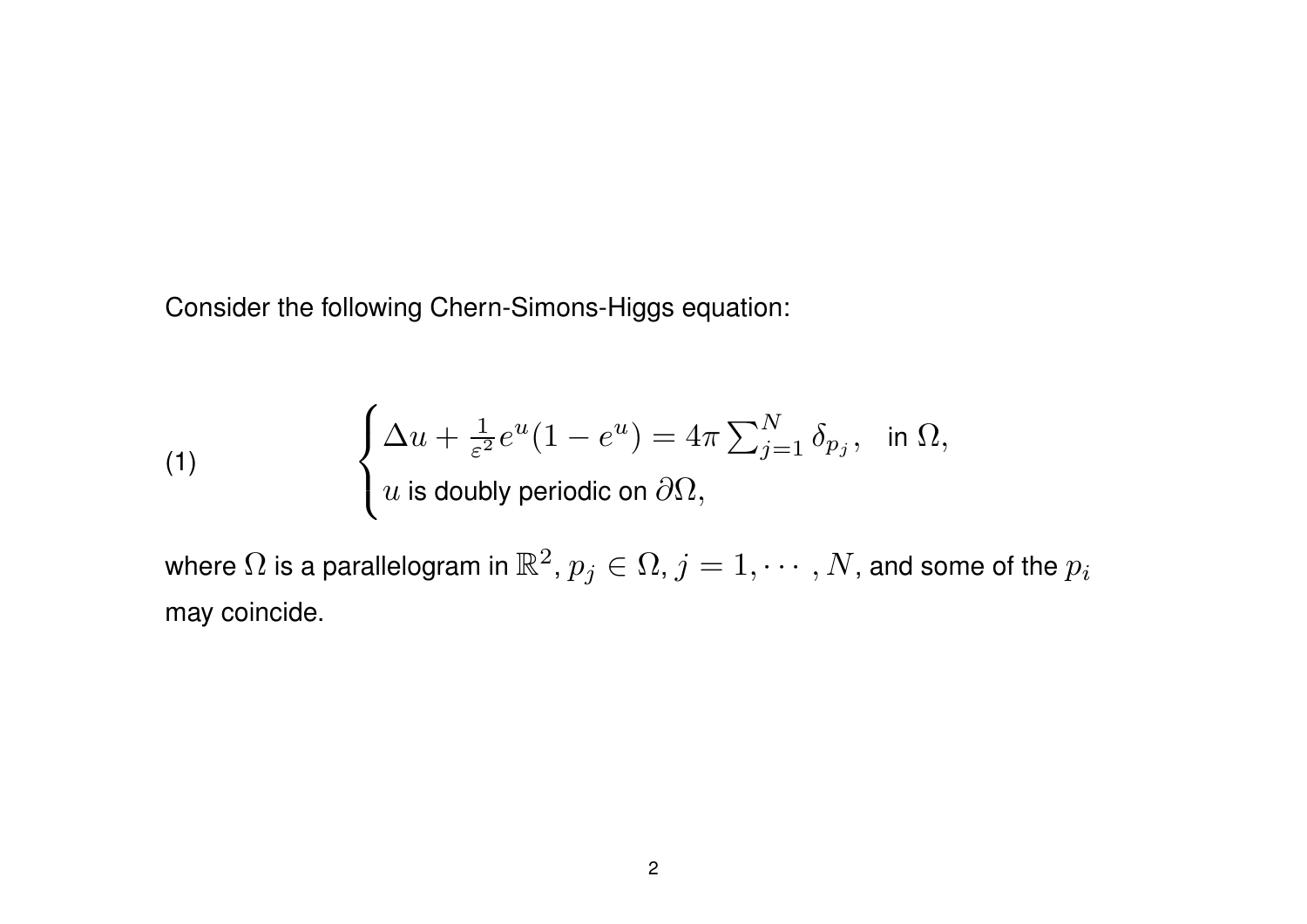#### Introduce

$$
u_0(x) = -4\pi \sum_{j=1}^{N} G(x, p_j),
$$

where  $G(x,p_j)$  is the Green function:

$$
\Delta G(x, p_j) = -\delta_{p_j} + \frac{1}{|\Omega|},
$$

$$
\int_{\Omega} G(x, p_j) \, dx = 0.
$$

Note that  $G(x,p_j)$  is not harmonic. Near each vortex point  $p_j,$ 

$$
u_0(x) = 2m \ln|x - p_j| + O(1),
$$

where  $m$  is the number of  $p_i$  satisfying  $p_i = p_j$ .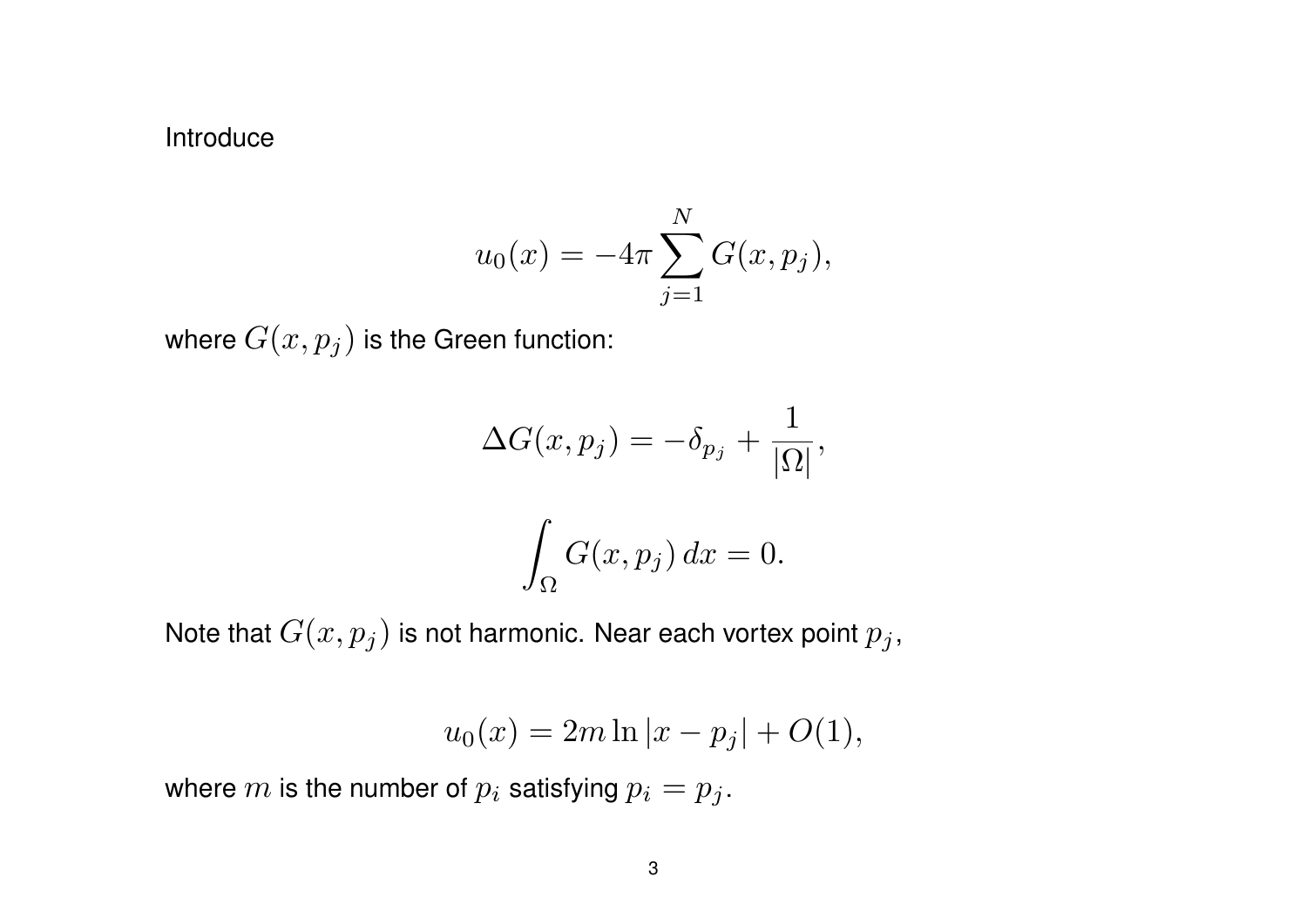We can use the function  $u_0$  to remove the singularities from (1). Replace  $u$  by  $u + u_0$  in (1), then  $u$  satisfies

(2) 
$$
\begin{cases} \Delta u + \frac{1}{\varepsilon^2} e^{u+u_0} (1 - e^{u+u_0}) = \frac{4\pi N}{|\Omega|}, & \text{in } \Omega, \\ u \text{ is doubly periodic on } \partial\Omega, \end{cases}
$$

Note that  $u_0$  has a singularity at  $p_j$ . But near  $p_j$ ,

$$
e^{u_0} \sim |x - p_j|^{2m}
$$

and  $e^{u_0}$  is a smooth function.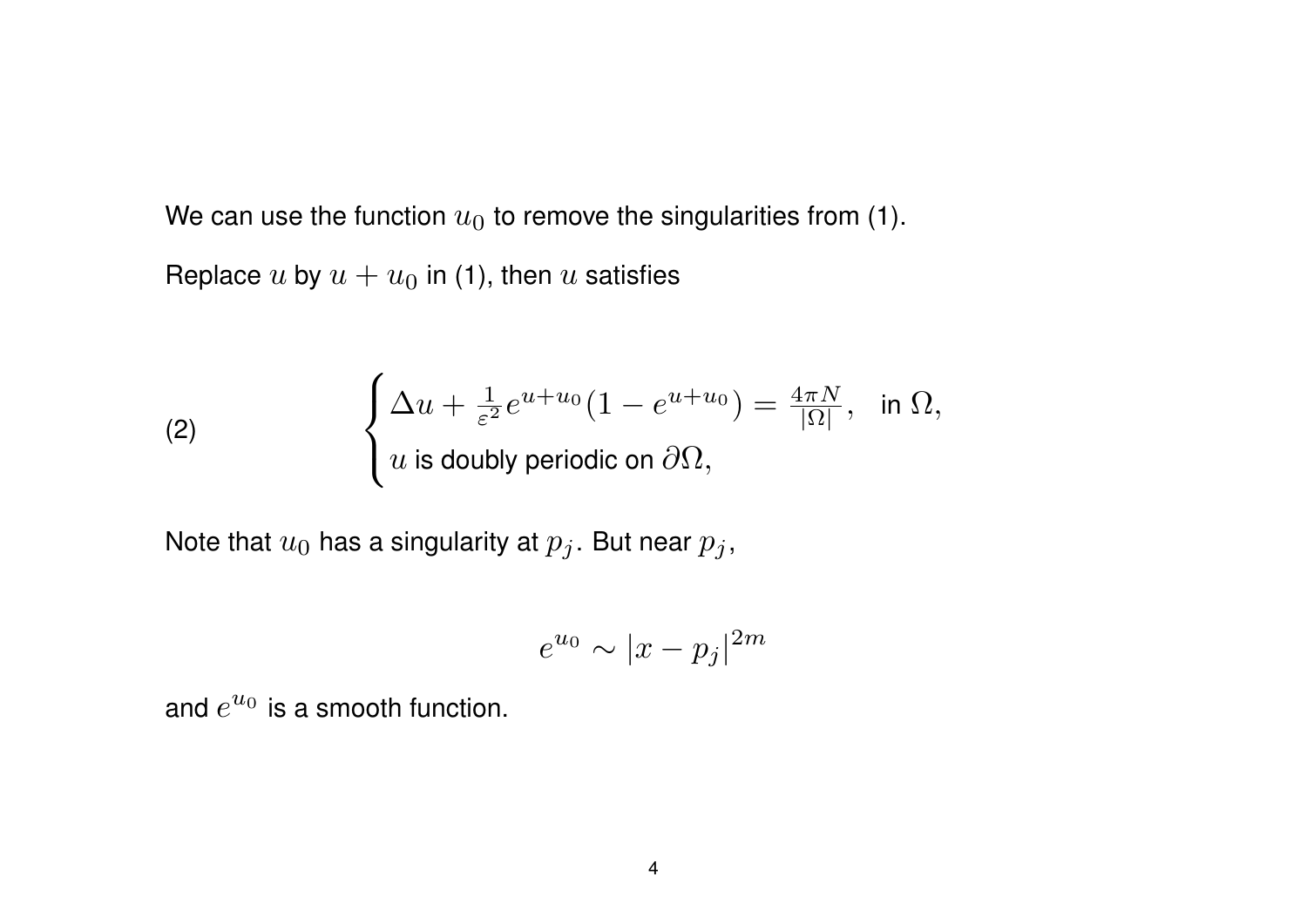## **A Result for** (2)**:**

**Theorem A**(K.Choe and N.Kim, 2008) For  $\varepsilon_n \to 0$ , then one of the following is true

(a)  $u_n + u_0 \to 0$  uniformly in any compact subset of  $\Omega \setminus \{p_1, \cdots, p_N\}$ ; (b)  $u_n + \ln \frac{1}{\varepsilon_n^2}$ *n* is bounded;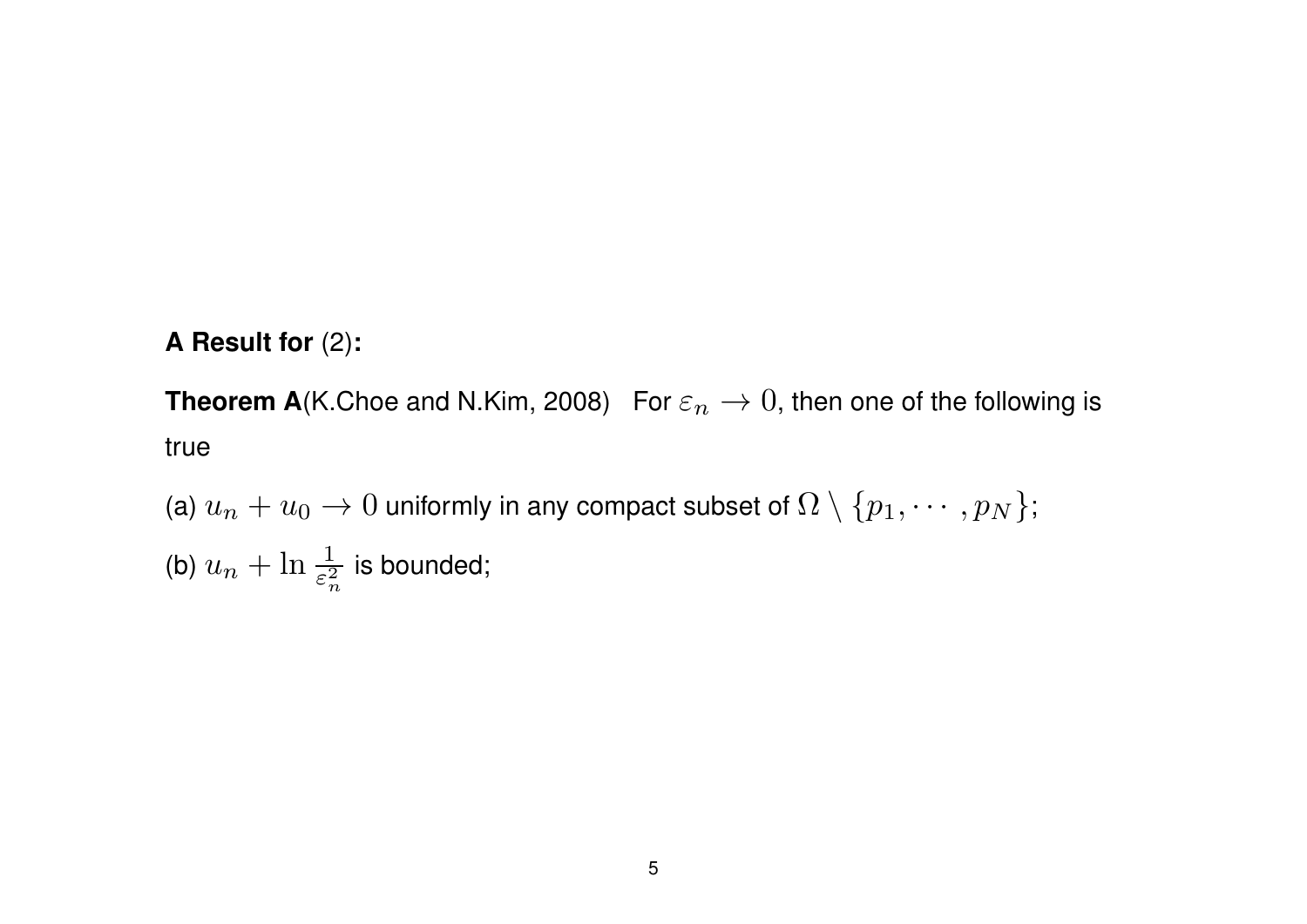(c) there are  $x_{1,n}, \dots, x_{k,n} \in \Omega$ , such that as  $n \to +\infty$ ,  $x_{j,n} \to q_j$ ,

$$
u_n(x_{j,n}) + \ln \frac{1}{\varepsilon_n^2} \to +\infty, \quad \forall j = 1, \cdots, k,
$$

and

$$
u_n(x) + \ln \frac{1}{\varepsilon_n^2} \to -\infty, \quad \text{uniformly on any compact subset of } \Omega \backslash \{q_1, \cdots, q_k\} \subset \Omega.
$$

Moreover,

$$
\frac{1}{\varepsilon_n^2}e^{u_n+u_0}(1-e^{u_n+u_0}) \to \sum_{j=1}^k M_j \delta_{q_j}, \quad M_j \ge 8\pi.
$$

Solution satisfying (a) is called a topological solution. Solution satisfying (b) or (c) is called a non-topological solution. Solution satisfying (c) is called a bubbling solution.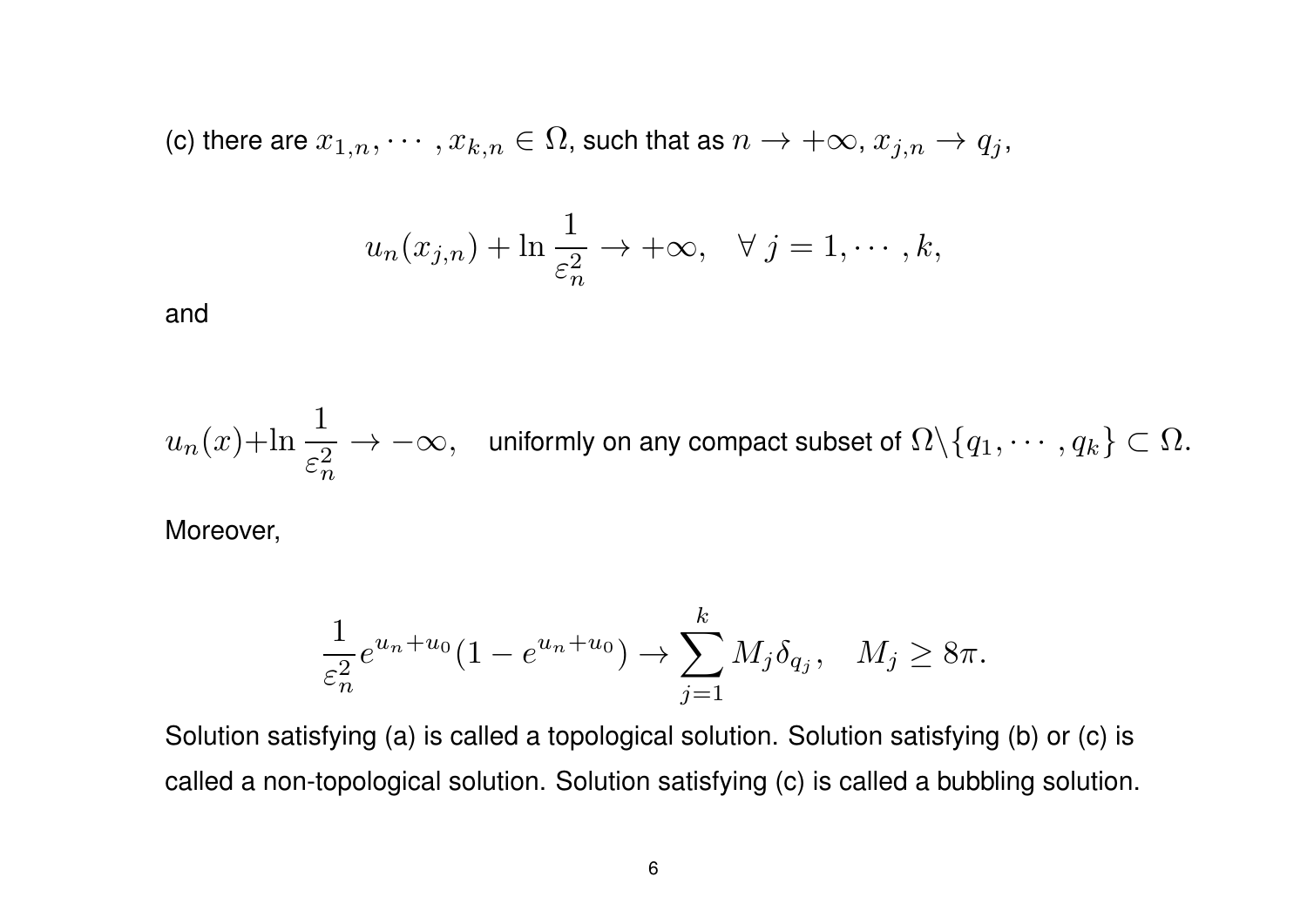Integrate the equation, we find

$$
4\pi N = \frac{1}{\varepsilon_n^2} \int_{\Omega} e^{u_n + u_0} (1 - e^{u_n + u_0}).
$$

So,

$$
\sum_{j=1}^{k} M_j = 4\pi N.
$$

From  $M_j \geq 8\pi$ , we see  $k \leq \frac{N}{2}$  $\frac{N}{2}$ . If  $k=\frac{N}{2}$  $\frac{N}{2}$ , then  $M_j=8\pi.$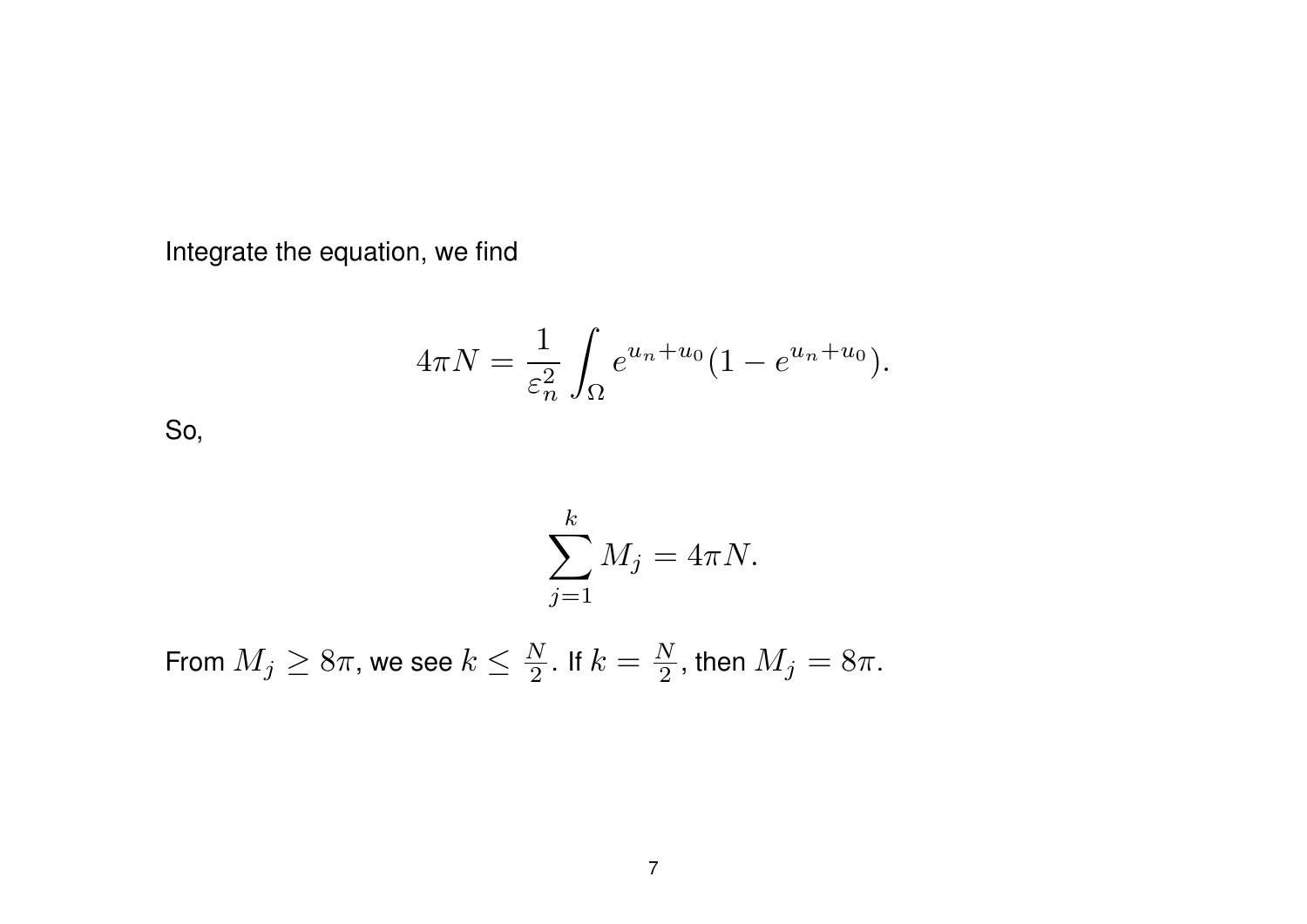#### **Questions Concerning the Bubbling Solutions:**

- (1) Can different type of blow-up points appear in a sequence of bubbling solutions?
- (2) Necessary and sufficient conditions for the existence.
- (3) Local uniqueness of bubbling solutions: Suppose  $u_{n,i}$ ,  $i=1,2$ , are two sequence of blow-up solutions and they blow up at the same points  ${q_1, \cdots, q_k}$ . Is  $u_{n,1} = u_{n,2}$  for large  $n$ ?
- (4) Can we count the exact number of the solutions for (2)?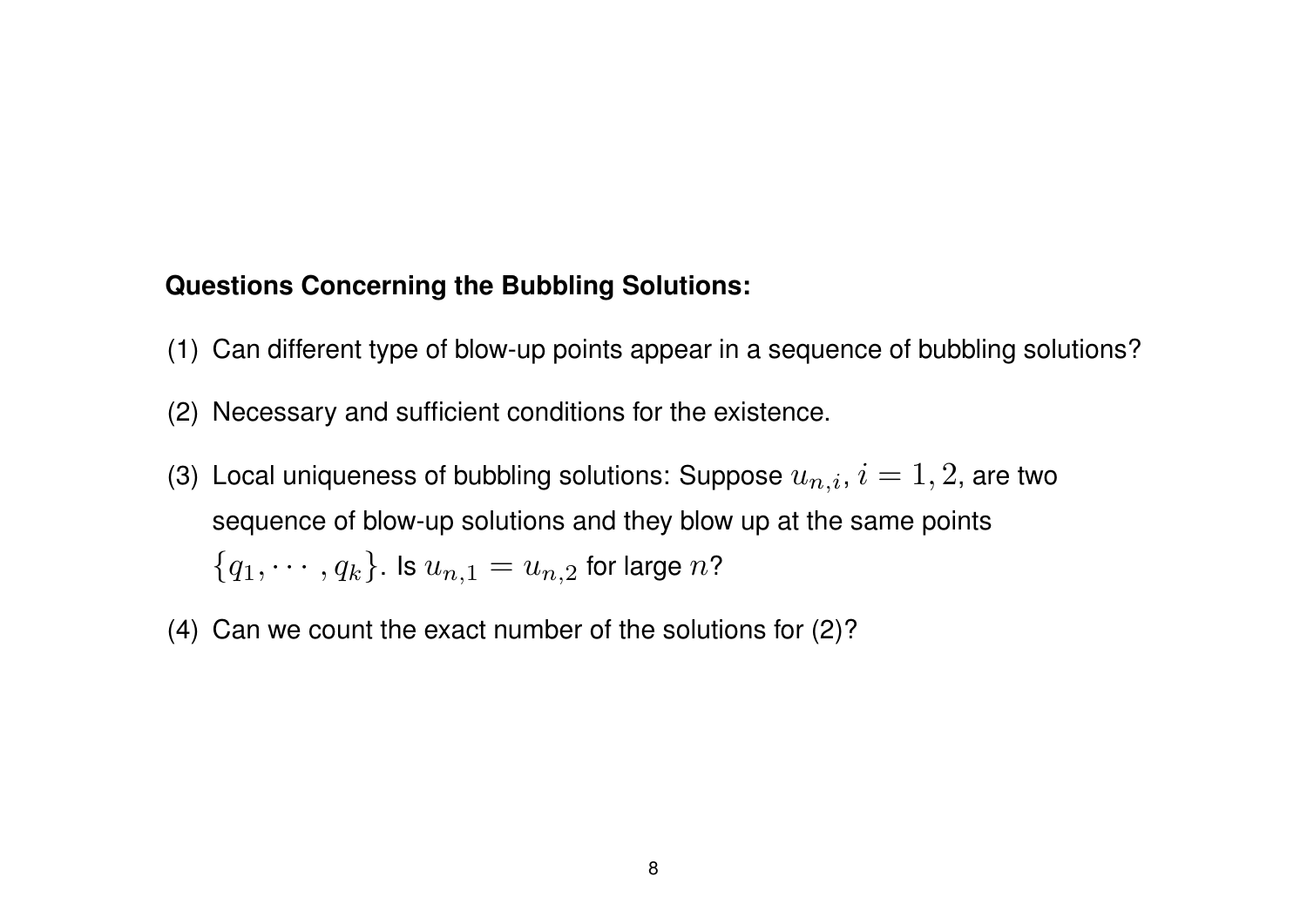#### (1) Non-coexistence of Bubbles

Define the local strength of a bubbling solution  $u_\varepsilon$  at  $q_i$  as follows:

(3) 
$$
M_{\varepsilon,i} = \frac{1}{\varepsilon^2} \int_{B_\delta(x_{\varepsilon,i})} e^{u_\varepsilon + u_0} (1 - e^{u_\varepsilon + u_0}), \quad i = 1, \cdots, k,
$$

where  $x_{\varepsilon,i}\in B_\delta(q_i)$  is a point such that  $u_\varepsilon(x_{\varepsilon,i})=\max_{y\in B_\delta(q_i)}u_\varepsilon(y).$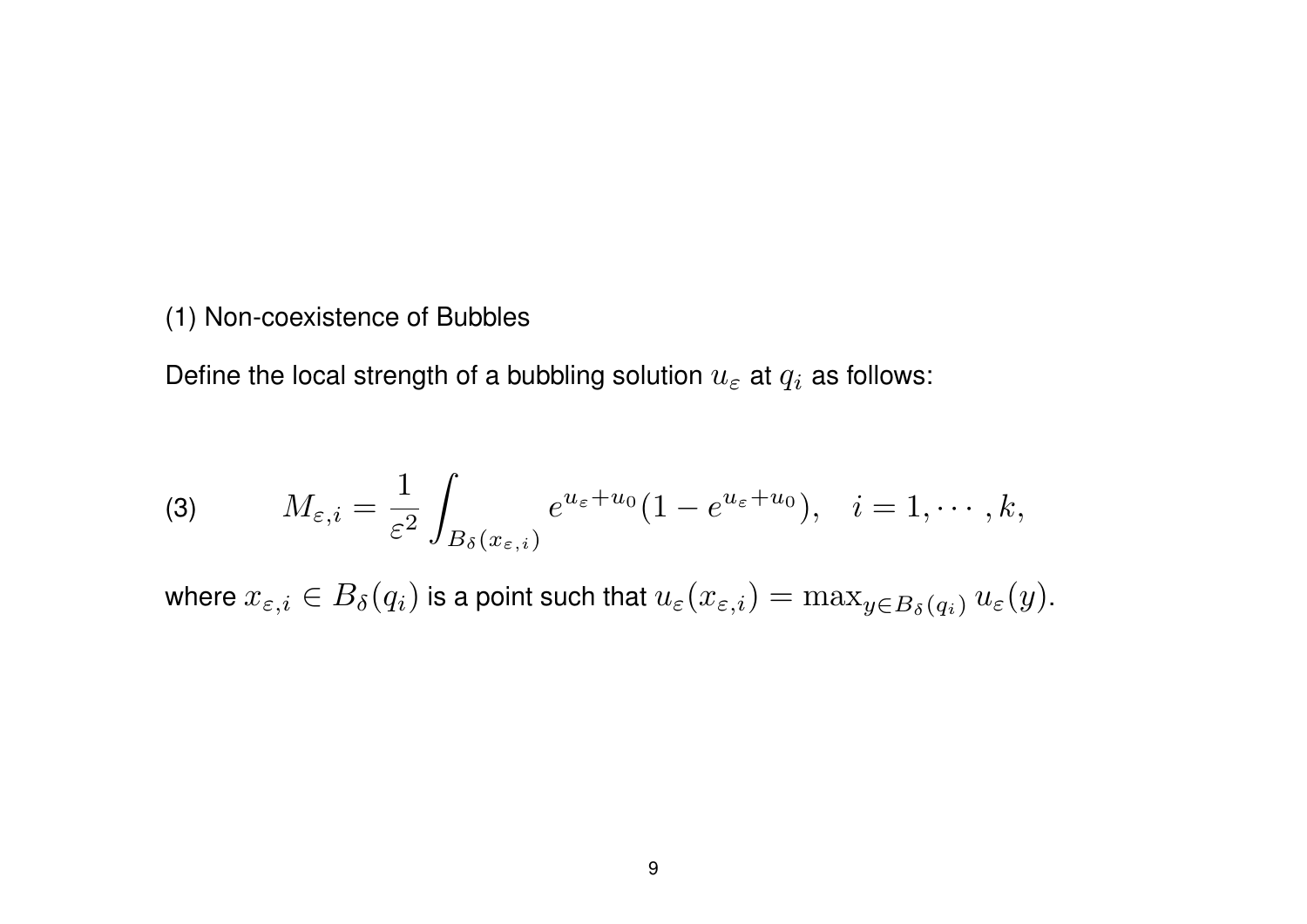The limit problems:

Assume the blow-up point  $q_j \notin \{p_1, \cdots, p_N\}$ . After a suitable scaling, the solutions converge to an entire solution *u* to either

(4) 
$$
\Delta u + e^u = 0, \text{ in } \mathbb{R}^2, \quad \int_{\mathbb{R}^2} e^u = 8\pi = \lim_{\varepsilon \to 0} M_{\varepsilon,j},
$$

or

$$
\text{(5)} \ \ \Delta u + e^u(1-e^u) = 0, \quad \text{in } \mathbb{R}^2, \quad \int_{\mathbb{R}^2} e^u(1-e^u) = M_j := \lim_{\varepsilon \to 0} M_{\varepsilon,j}.
$$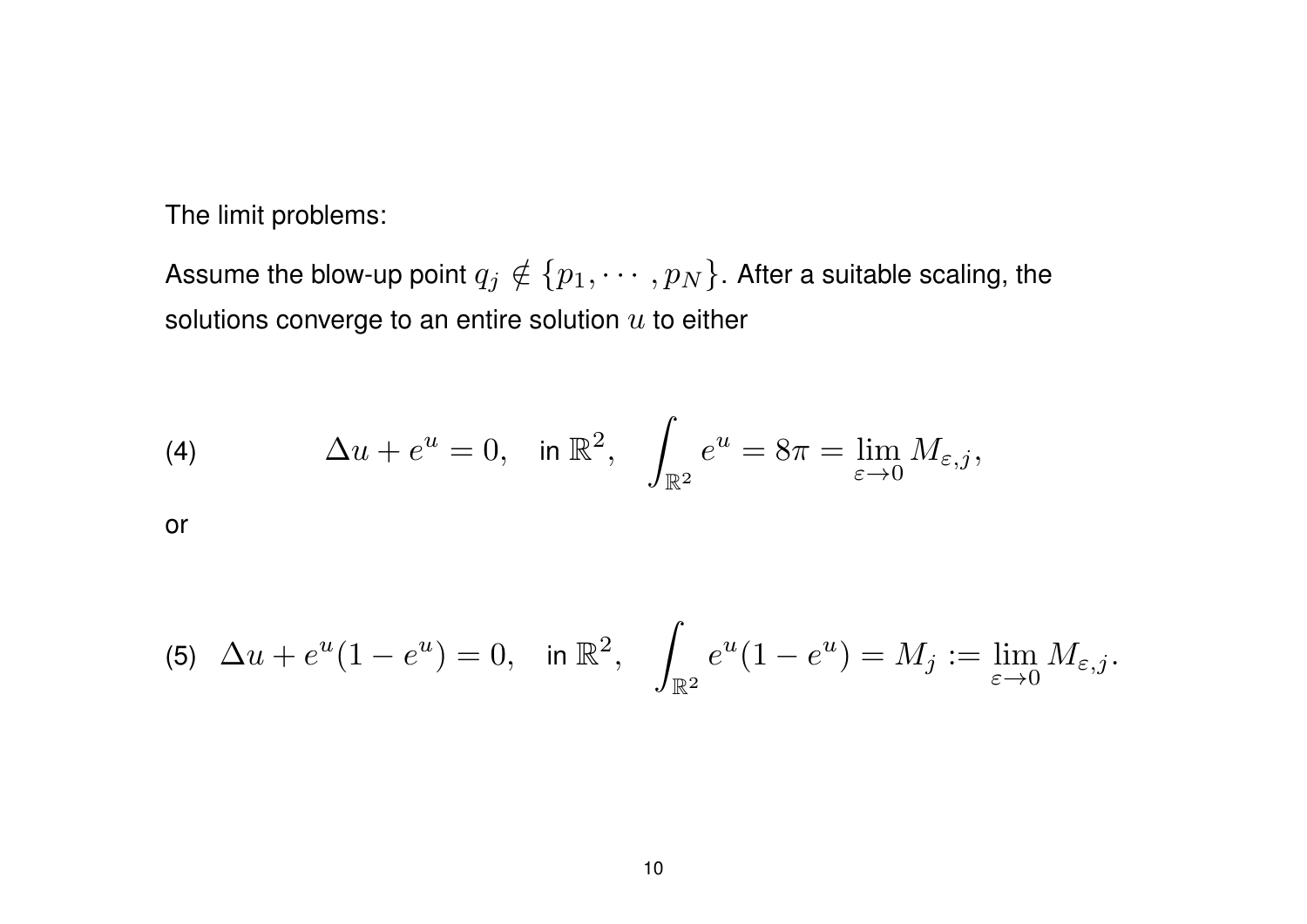The type of the blow-up point  $q_i$  is determined by the local strength  $M_{\varepsilon,i}.$ 

A blow-up point *q<sup>j</sup>* is called the mean field type, or MF type, if the limit equation is (4), while it is called Chern-Simons type, or CS type, if the limit equation is (5).

**Question 1.** Do the MF type blow-up point and the CS type blow-up point, or different CS type blow-up points, co-exist in a sequence of bubbling solutions?

**Answer:** No.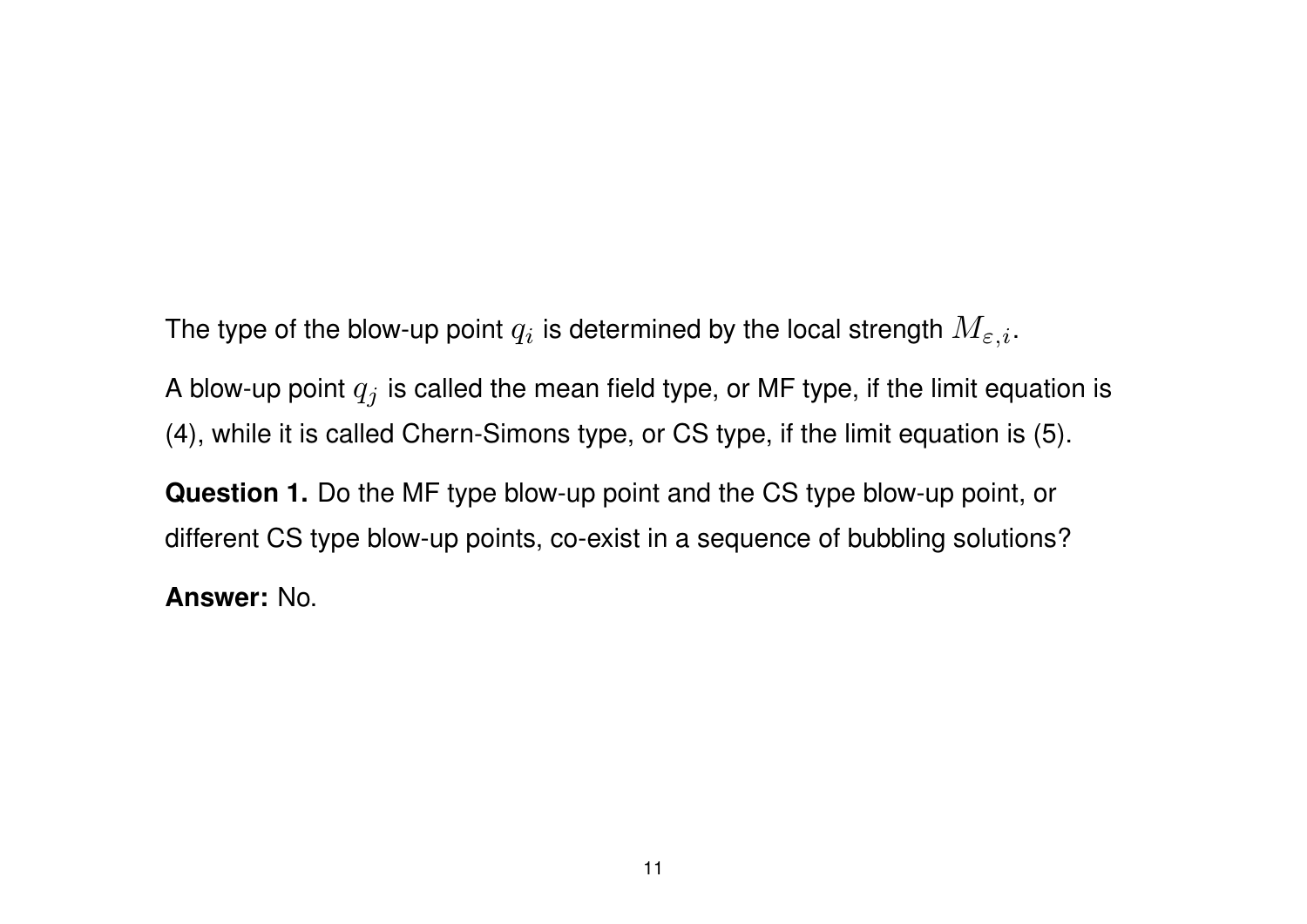**Theorem 0.1.** *Suppose that u<sup>ε</sup> is a sequence of bubbling solutions for* (2)*, whose* blow-up set is  $\{q_1,\cdots,q_k\}$  as  $\varepsilon\to 0$ . If  $q_i\notin\{p_1,\cdots,p_N\}$ ,  $i=1,\cdots,k$ , *then*  $M_{\varepsilon,i} = \frac{4\pi N}{k}$  $\frac{\pi N}{k} + o(1)$ ,  $i = 1, \cdots, k$ *. Moreover, all the*  $q_i$  *are of mean field type if*  $N=2k$ , while all the  $q_j$  are of Chern-Simon type if  $N>2k$ .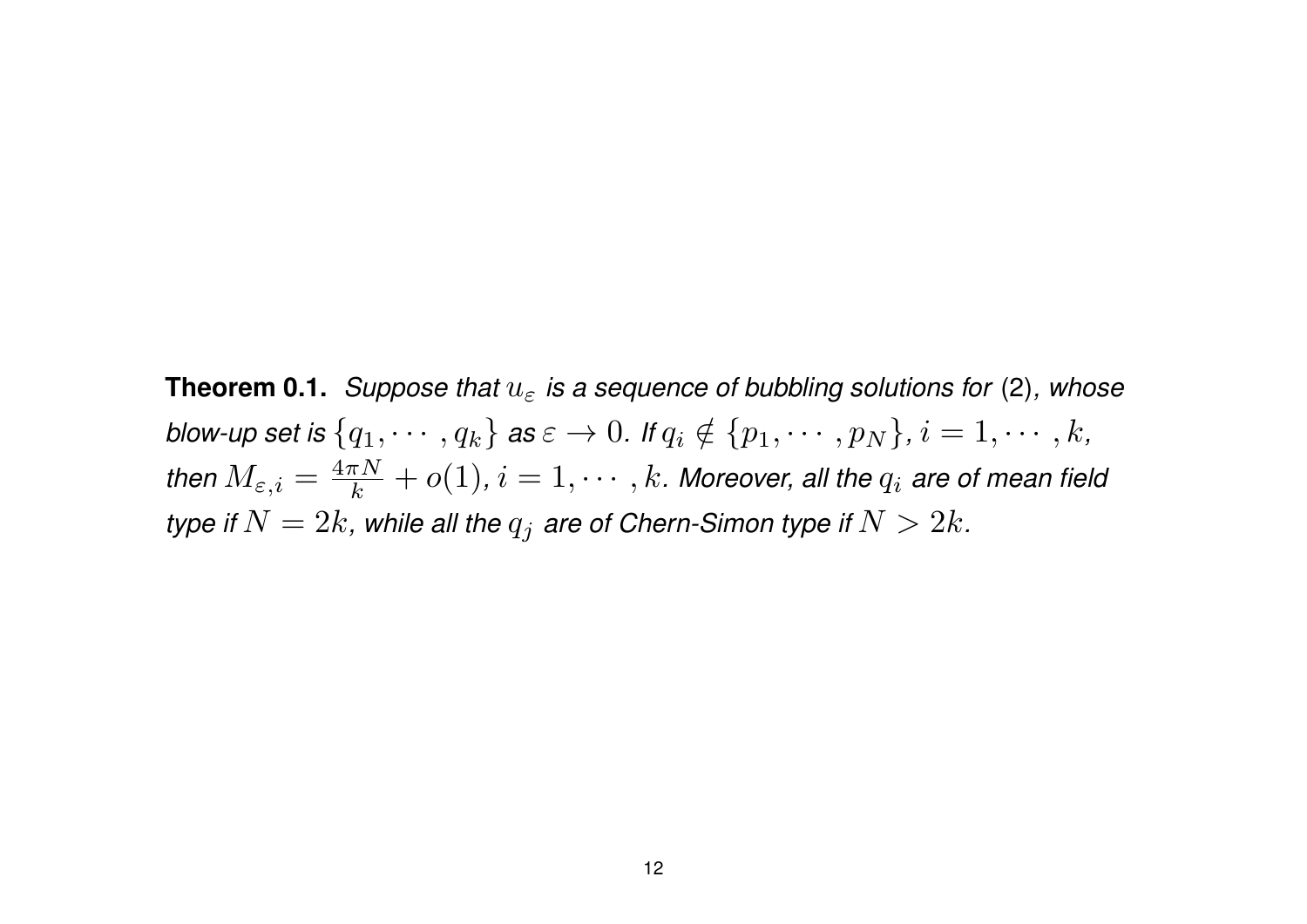#### **Outline of the Proof of Theorem 0.1**

(6) 
$$
u_{\varepsilon}(x) = \frac{1}{|\Omega|} \int_{\Omega} u_{\varepsilon} + O(1), \text{ in } C^{1}(\Omega \setminus \cup_{i=1}^{k} B_{\theta}(x_{\varepsilon,i})),
$$

 $\mathsf{where} \; u_\varepsilon(x_{\varepsilon,i}) = \max_{B_\theta(q_i)} u_\varepsilon(y).$ 

Simple blow-up (this means that in  $B_{\theta}(x_{\varepsilon, i}),$   $u_{\varepsilon}$  is controlled by one bubble) implies :

(7) 
$$
u_{\varepsilon}(x) = M_{\varepsilon,i} \ln \varepsilon + O(1), \quad \text{in } \partial B_{\theta}(x_{\varepsilon,i}).
$$

Combining (6) and (7) yields

$$
M_{\varepsilon,i}\ln \varepsilon = \frac{1}{|\Omega|}\int_{\Omega} u_{\varepsilon} + O(1).
$$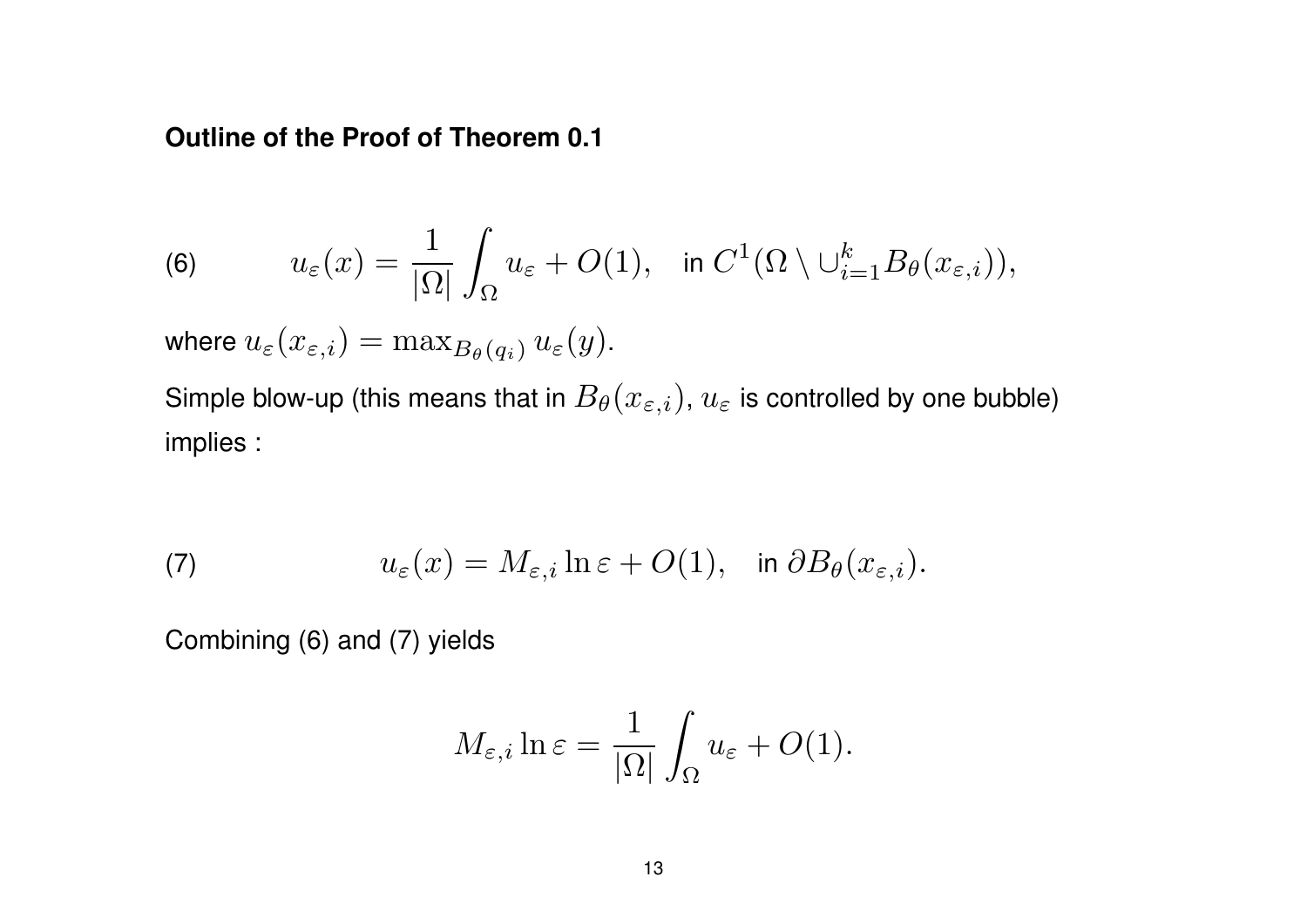#### **Existence**

Using a Pohozaev identity and Theorem 0.1, we can prove that if  $\{q_1,\cdots,q_k\}$  is a blow-up set of a sequence of bubbling solutions,  $q_j \notin \{p_1, \cdots, p_N\}$ , then  ${\bf q}$  must satisfy

(8) 
$$
D_h u_0(q_j) + \frac{4\pi N}{k} \sum_{i \neq j, 1 \leq i \leq k} D_{q_{jh}} G(q_i, q_j) = 0
$$

which implies **q** is a critical point of the function

(9)

$$
G_k(\mathbf{x}) = \frac{2\pi N}{k} \sum_{i \neq j, 1 \leq i, j \leq k} G(x_i, x_j) + \sum_{j=1}^k u_0(x_j), \quad \mathbf{x} = (x_1, \dots, x_k), \ x_j \in \Omega.
$$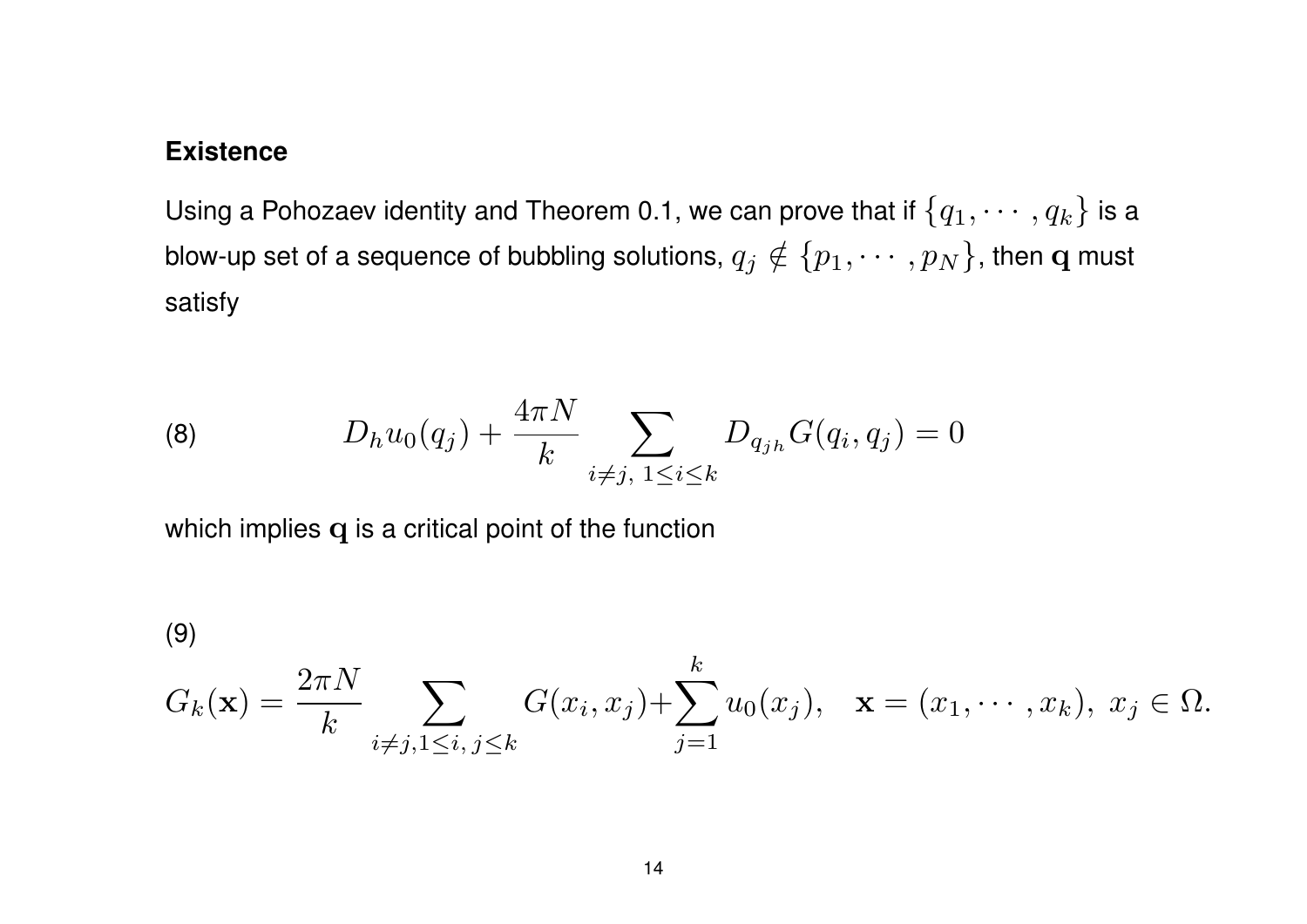**Question 2.** If **q** is a non-degenerate critical point of *Gk*(**x**), is there a sequence of bubbling solutions, whose blow-up set is  $\{q_1,\cdots,q_k\}$ ?

**Answer** Yes in the Chern-Simons case (  $2k < N$ ). No in the MF case ( $N = 2k$ ).

In the MF case, there is an extra necessary condition in addition to  $DG_k(\mathbf{q})=0$ .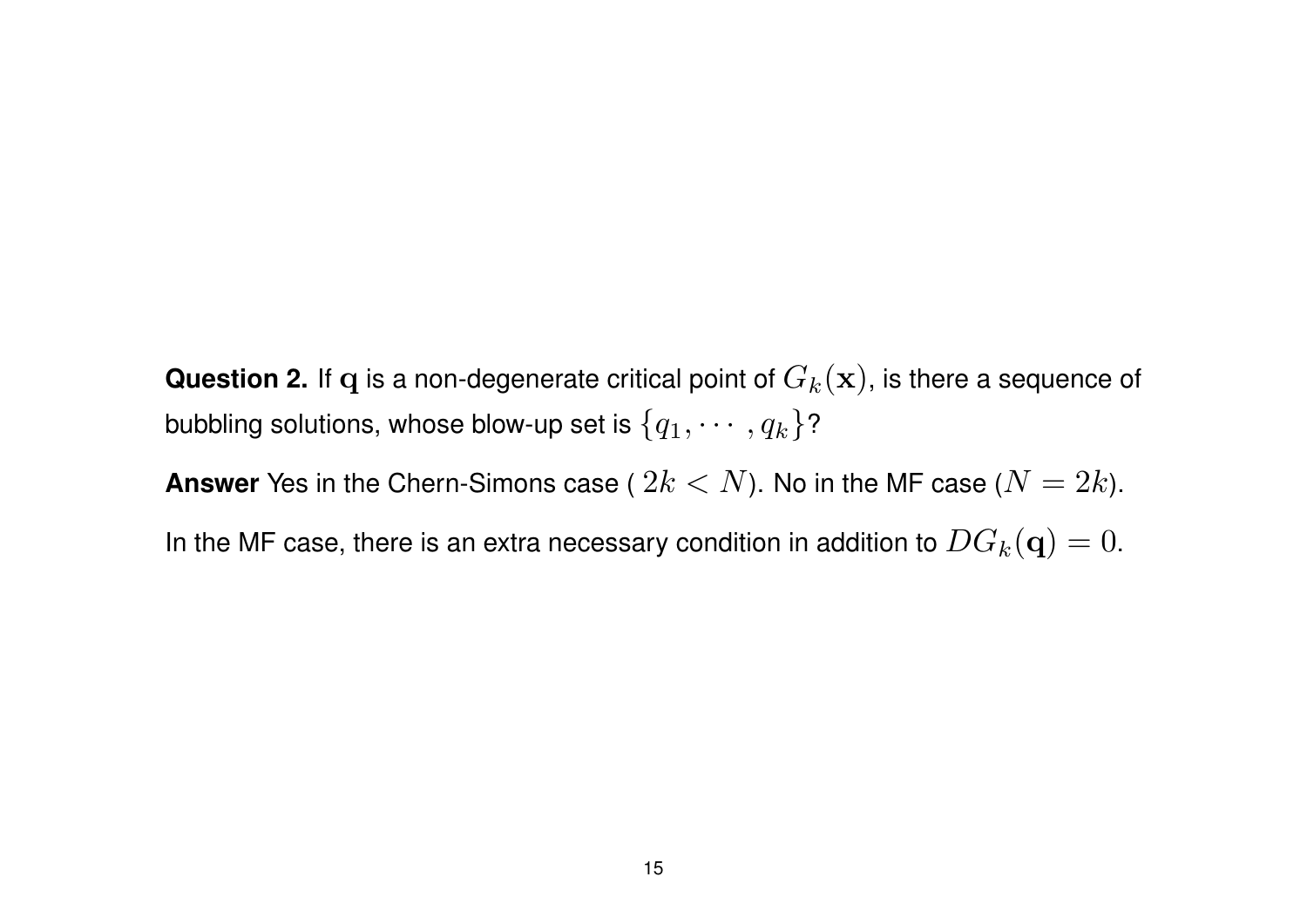## **Extra necessary condition in the MF case.**

Define the quantity  $D(\mathbf{q})$  as follows.

$$
(10) \qquad D(\mathbf{q}) = \sum_{i=1}^k \rho_i \left( \lim_{\theta \to 0} \int_{\Omega_i \setminus B_{\theta}(q_i)} \frac{e^{f_{\mathbf{q},i}} - 1}{|y - q_i|^4} - \int_{\mathbb{R}^2 \setminus \Omega_i} \frac{1}{|y - q_i|^4} \right),
$$

where  $\Omega_i$  is any open set satisfying with  $\Omega_i\cap\Omega_j=\emptyset$  if  $i\neq j$  ,  $\cup_{i=1}^k\bar{\Omega}_i=\bar{\Omega},$  $B_{\delta}(q_i) \subset\subset \Omega_i, i = 1,\cdots,k,$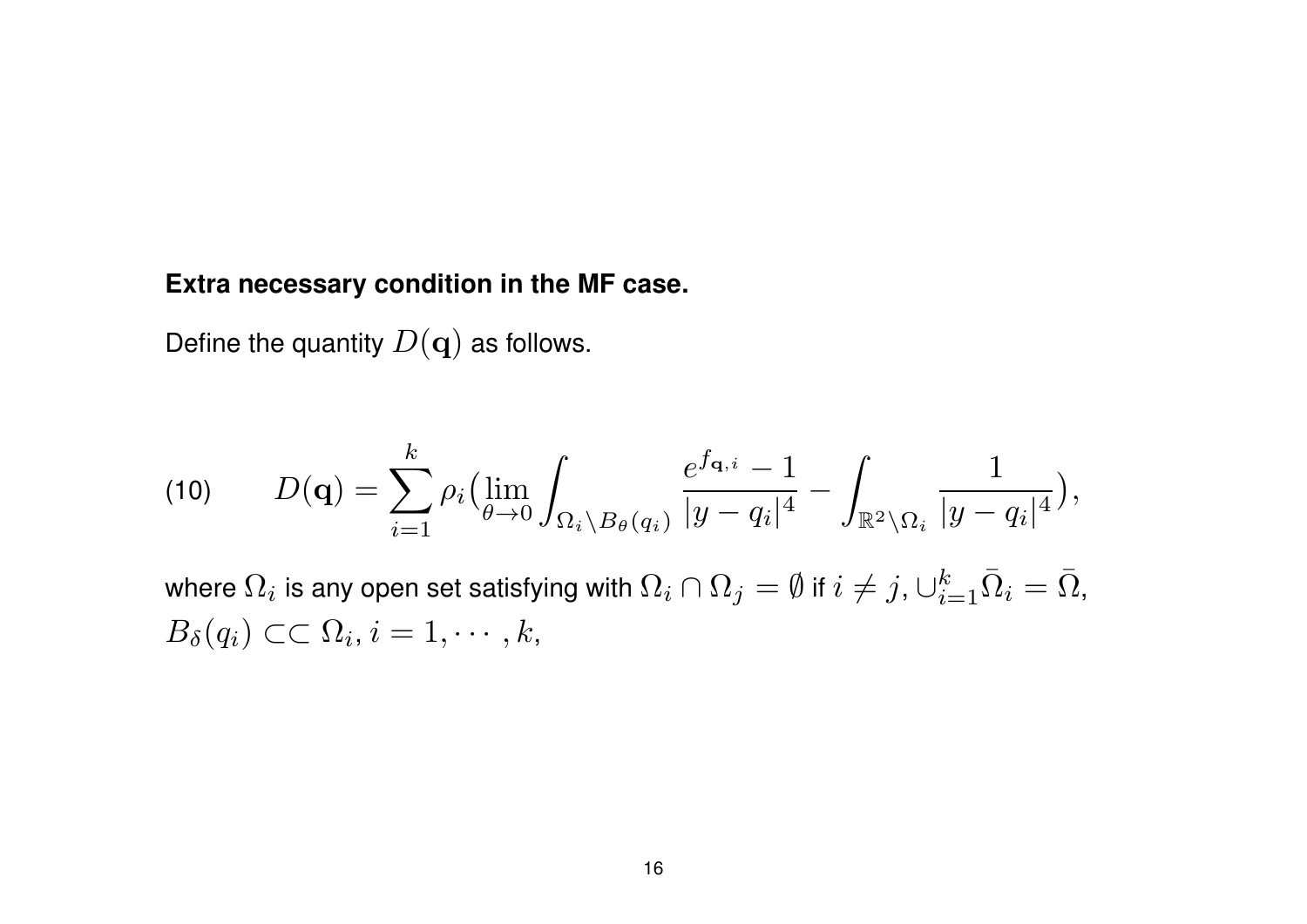$$
f_{\mathbf{q},i}(y) = 8\pi \Big( \gamma(y, q_i) - \gamma(q_i, q_i) + \sum_{j \neq i} \big( G(y, q_j) - G(q_i, q_j) \big) \Big) + u_0(y) - u_0(q_i),
$$

and

$$
\rho_i = e^{8\pi \big(\gamma(q_i,q_i) + \sum_{j \neq i} G(q_i,q_j)\big) + u_0(q_i)}.
$$

**Remark.** The quantity *D*(**q**) is independent of the decomposition. It is only defined for **q** satisfying  $DG_k(\mathbf{q}) = 0$ .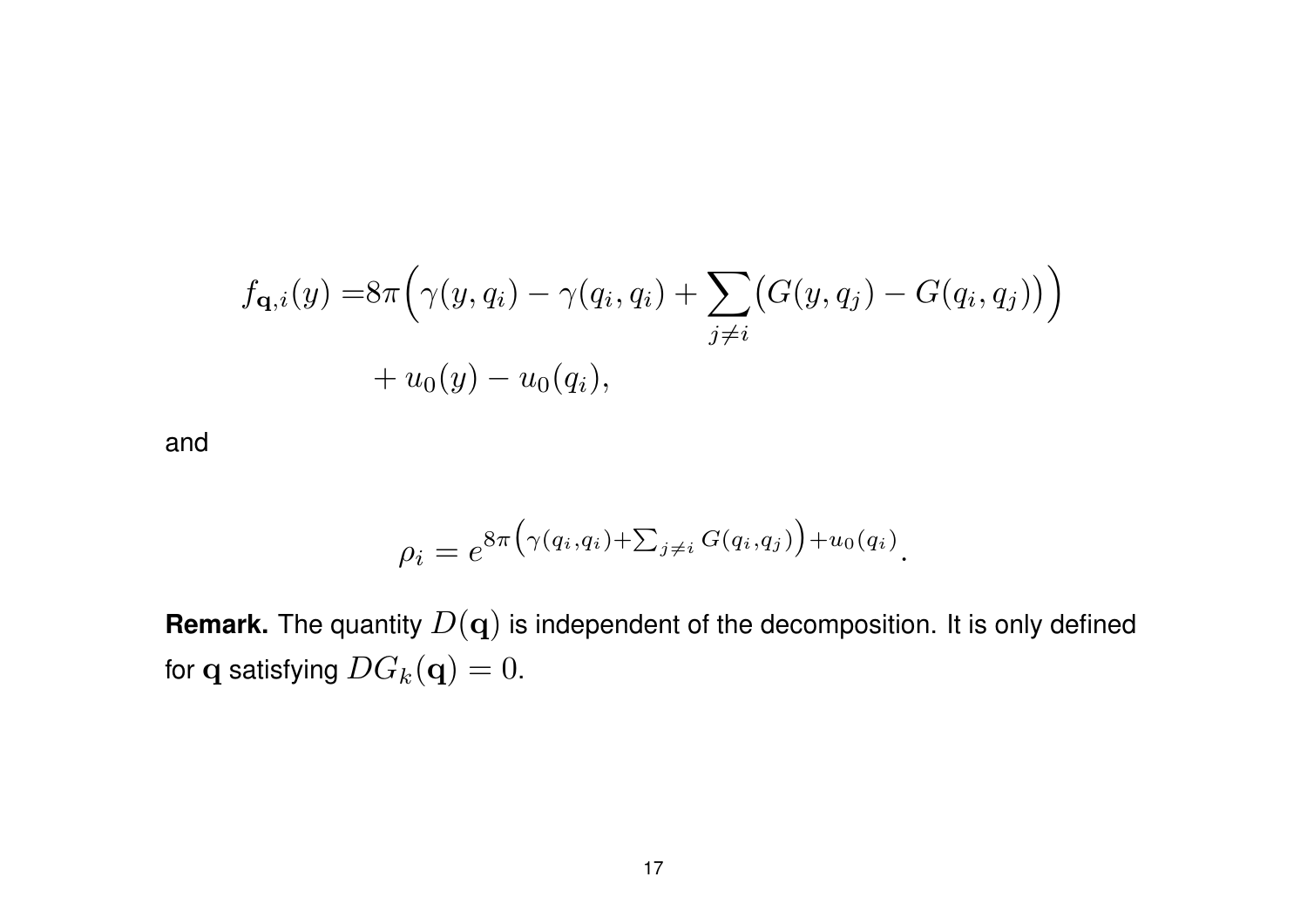**Theorem 0.2.** *Suppose*  $q_j \notin \{p_1, \cdots, p_N\}$ *. If*  $u_n$  *is a MF type bubbling solution to* (2), then the blow-up set **q** satisfies  $D(\mathbf{q}) \leq \mathbf{0}$ .

To prove Theorem 0.2, we need to find the equation that links *ε* with the local maximum points of the bubbling solution *uε*.

We have the following existence result:

**Theorem 0.3.** *Suppose that* **q** *satisfies*  $q_j \notin \{p_1, \cdots, p_N\}$ ,  $DG_k(\mathbf{q}) = 0$  and  $det(D^2 G_k({\bf q})) \neq 0.$  Then for  $\varepsilon > 0$  small,

*(i)* (2) has a CS type bubbling solution, whose blow set is  $\{q_1, \cdots, q_k\}$  if  $N > 2k$ *;* 

*(ii)* (2) has a MF type bubbling solution, whose blow set is  $\{q_1, \cdots, q_k\}$  if  $D(\mathbf{q}) < 0$  and  $N = 2k$ .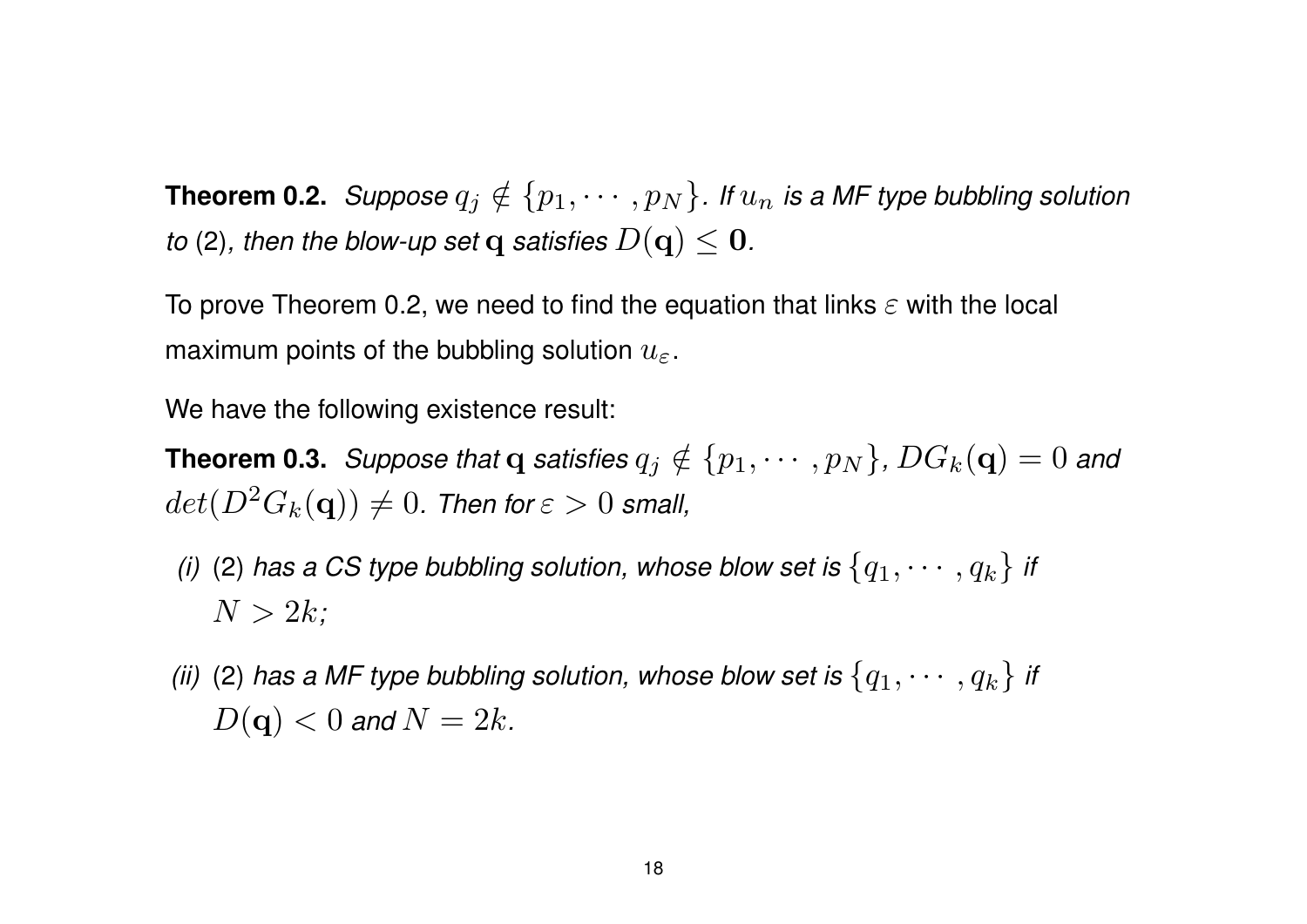#### **Local Uniqueness**

We have the following result.

**Theorem 0.4.** Suppose that  $u_{\varepsilon,1}$  and  $u_{\varepsilon,2}$  are two solutions of (2) which blow up at q satisfying  $DG_k(\mathbf{x}) = 0, q_j \notin \{p_1, \cdots, p_N\}, j = 1, \cdots, k$  and  $det(D^2 G_k({\bf x})) \neq 0$ . Then

(i) 
$$
u_{\varepsilon,1} = u_{\varepsilon,2}
$$
 if  $N = 2k$  and  $D(\mathbf{q}) < \mathbf{0}$ ;

*(ii)*  $u_{\varepsilon,1} = u_{\varepsilon,2}$  *if*  $N > 2k$ *.*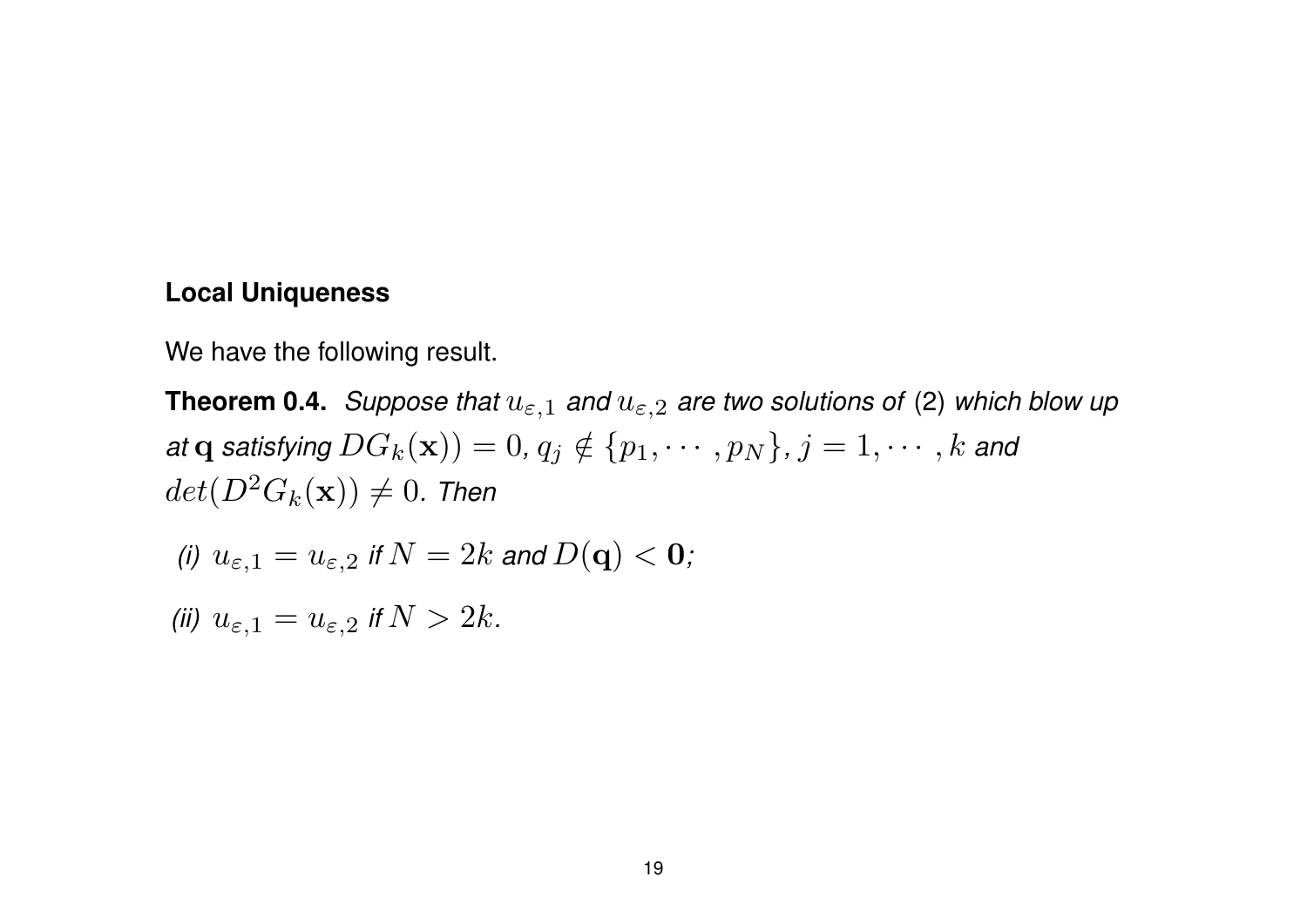#### **Main difficulty to prove Theorem 0.4**

Suppose that (2) has two different solutions. Consider the normalization of the  $\textsf{difference of}\ u_{n,i}\!\!: \! \xi_n = (u_{n,1} - u_{n,2})/\|u_{n,1} - u_{n,2}\|_{L^\infty(\Omega)}$ 

- Heuristically,  $\xi_n$  attains its maximum in a neighborhood of some  $q_i$ .
- $\bullet$  After a suitable scaling,  $\xi_n$  will converge to  $\xi(x)$ , satisfying a linearized equation in  $\mathbb{R}^2$ , whose kernel is three dimensional in the MF blow-up, or two dimensional in the Chern-Simons blow-up.
- *•* The difficult part is to kill the non-trivial kernel, because we do not know a priori that  $\xi$  is orthogonal to the kernel of the linear operator (in the proof of existence, this can be achieved a priori). Various kind of Pohozaev identities and sharp estimates for the local bubbling behavior are used to kill the non-trivial kernel.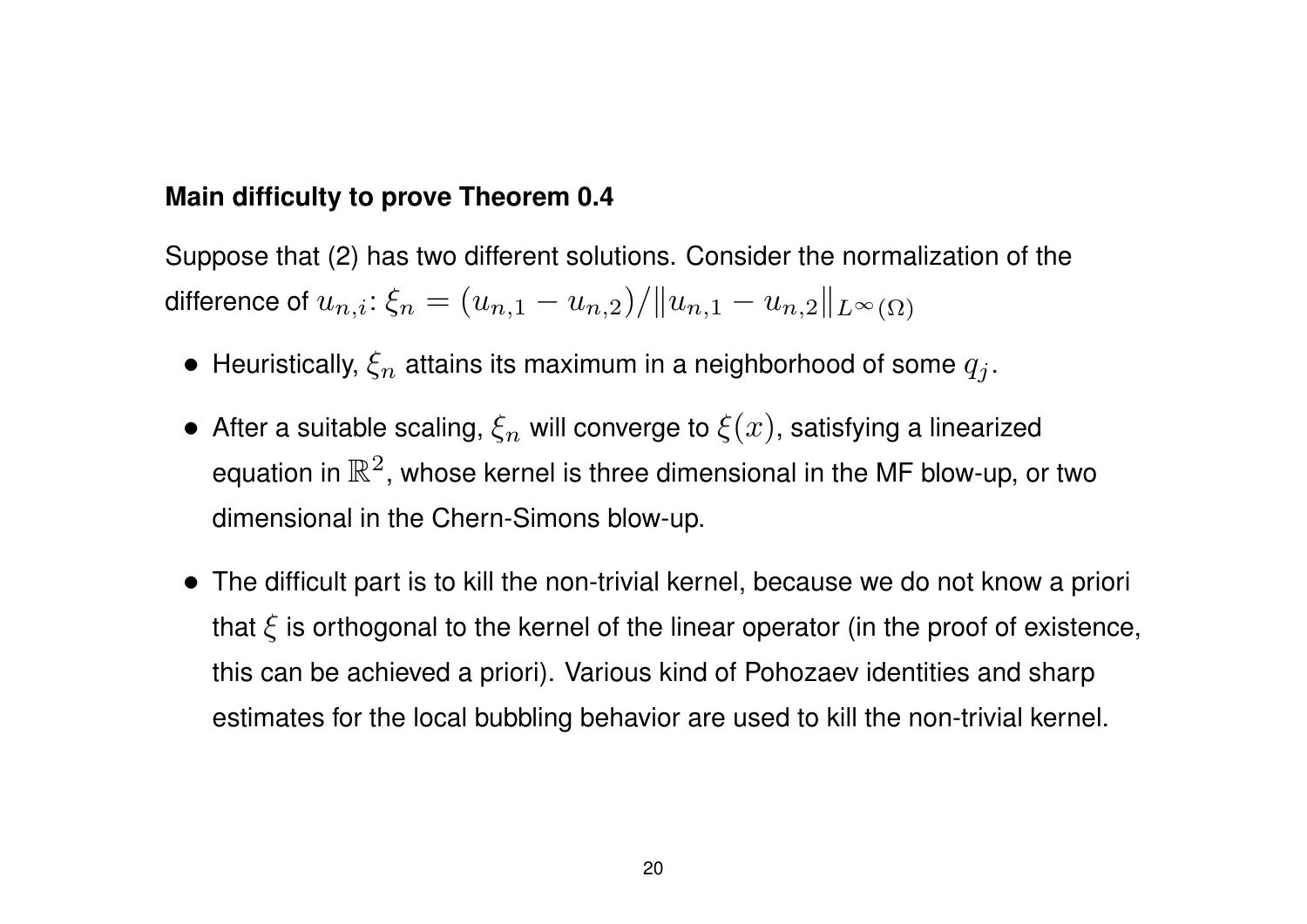# **Exact Number of Solutions**

We count the number of solutions according to the classification in Theorem A.

# **Topological Solution**

- *•* Existence: Caffarelli and Y.Yang, Spruck and Y. Yang.
- *•* Uniqueness. Tarantello.

## So,

**Theorem B.** For any configuration  $p_1, \cdots, p_N$ , (2) has a unique topological *solution provided that ε >* 0 *is small enough.*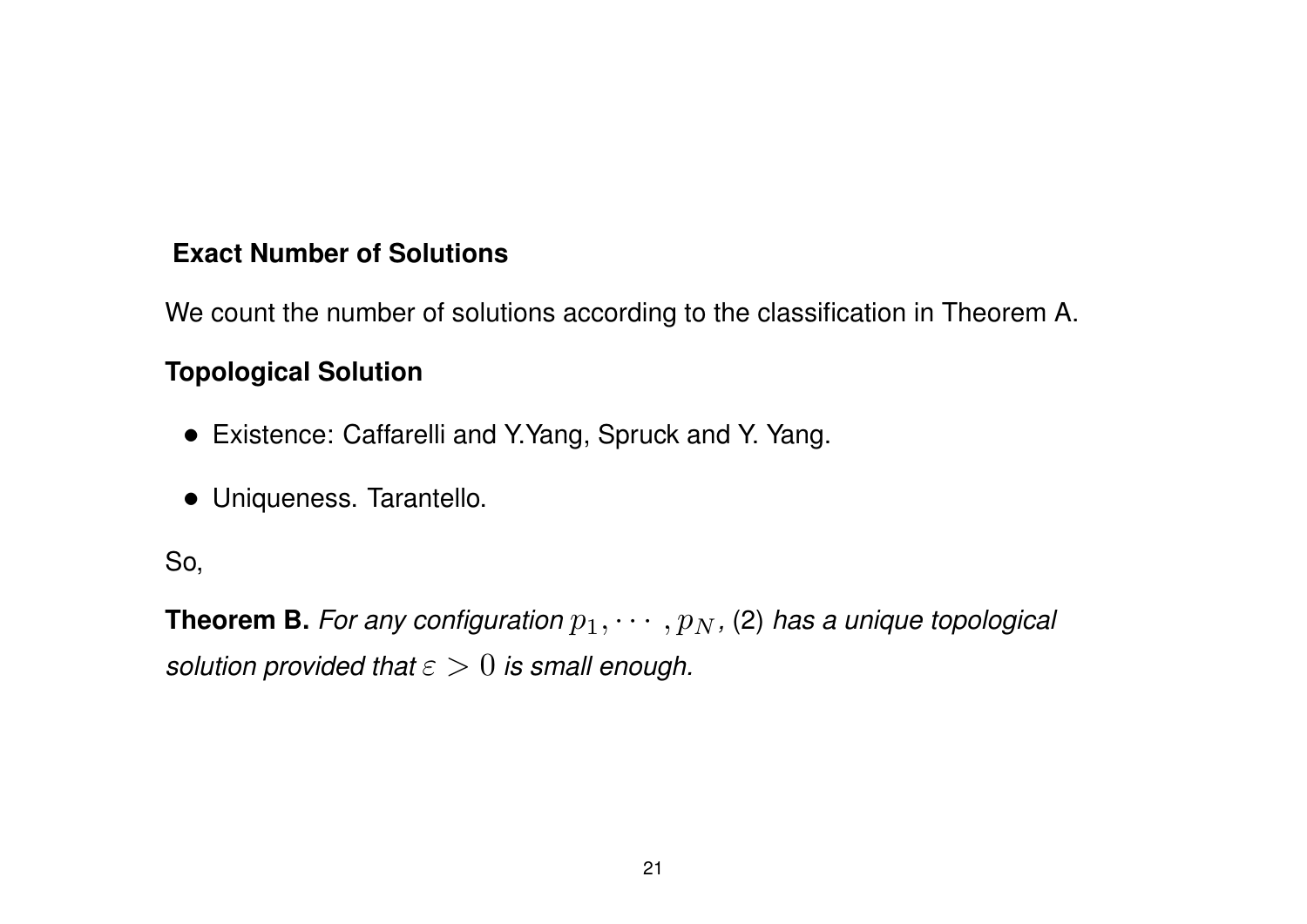## **Solutions satisfying (b) in Theorem A.**

If  $u_{\varepsilon}$  is a solution satisfying (b) in Theorem A. Then  $u_{\varepsilon} \to u$  which satisfies

(11) 
$$
\begin{cases} \Delta u + e^{u+u_0} = \frac{4\pi N}{|\Omega|}, & \text{in } \Omega, \\ u \text{ is doubly periodic on } \partial\Omega, \end{cases}
$$

If (11) has no solution, then (2) has no solution satisfying (b) in Theorem A.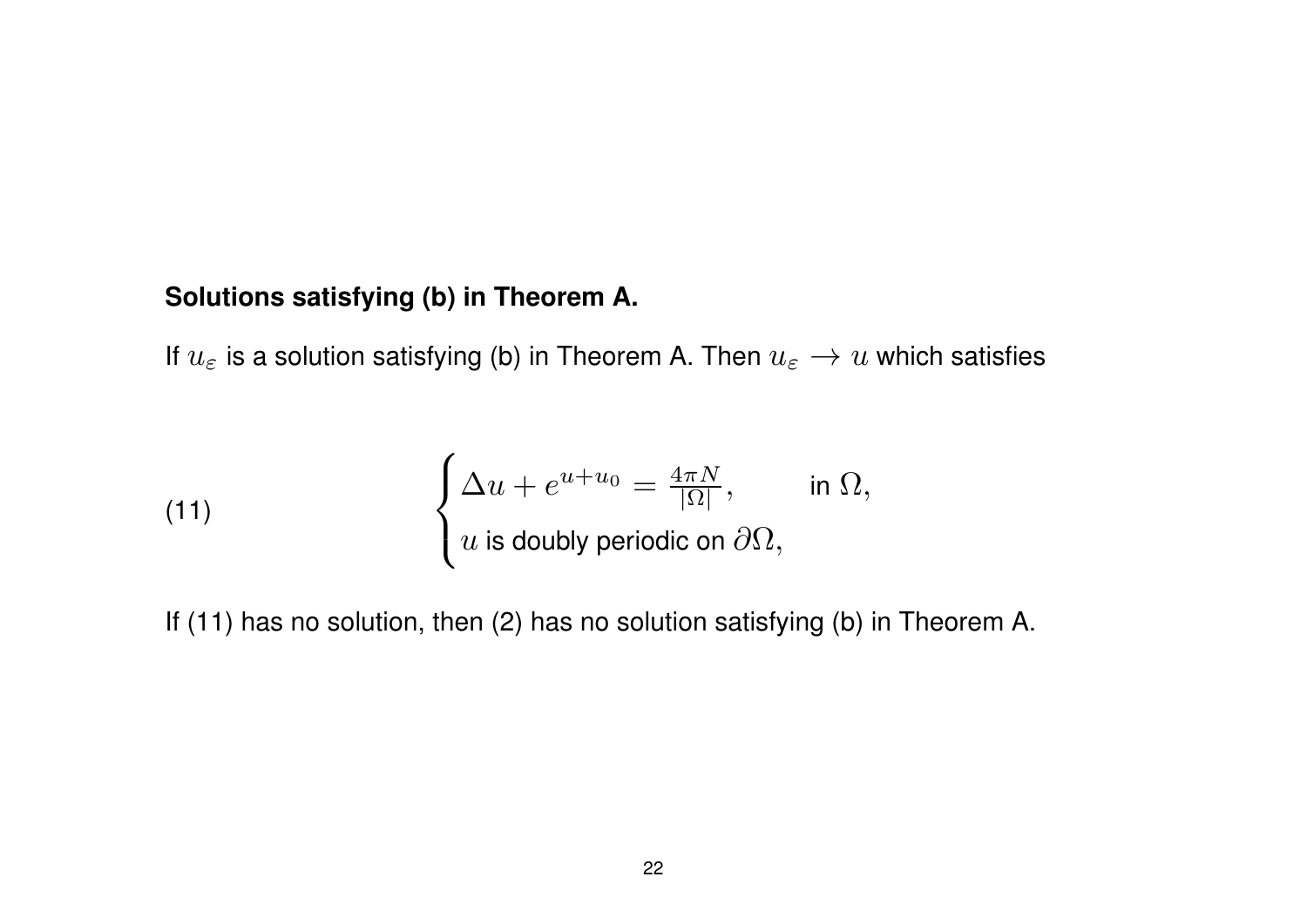Existence or non-existence of solutions satisfying (b) in Theorem A is a very difficult problem. We consider that all the vortex points collapse into one point, say  $0$ , and  $\Omega$ is a rectangle. Then,  $u_0 = -4\pi NG(x, 0)$ .

**Theorem C.** (C.-S. Lin and C.-L. Wang) *If*  $N = 2, 4$ , (11) *has no solution. In particular,* (2) *has no solution satisfying (b) in Theorem A.*

On the other hand, we are able to prove

**Theorem 0.5.** Let  $N = 2m - 1$ ,  $m = 1, 2, 3$  and  $\Omega$  is a rectangle. Then the *number of solutions for* (11) *is m, all of which are non-degenerate. In particular, the number of solutions to (2) satisfying (b) of Theorem A is equal to m if ε is small.*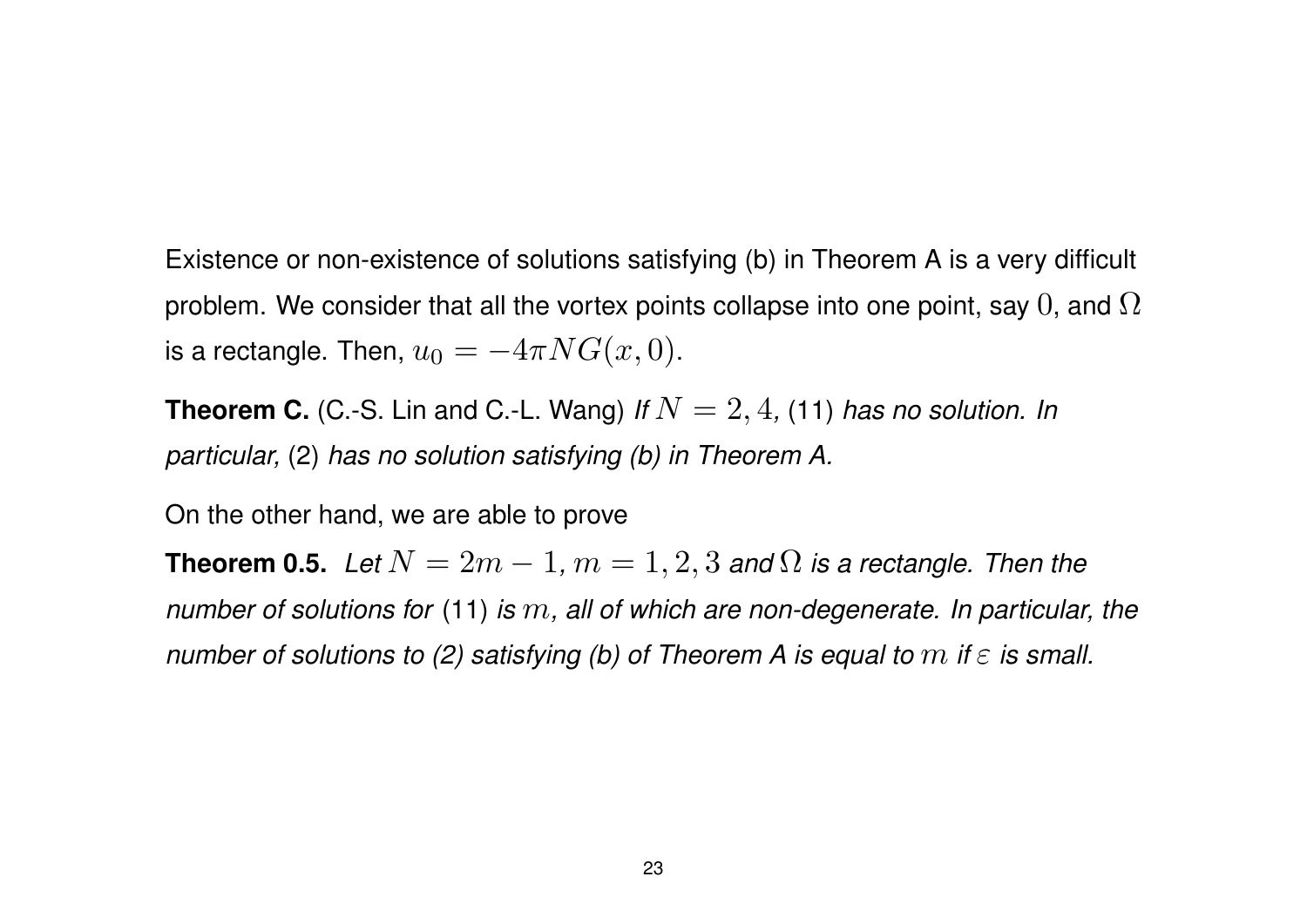#### **Bubbling Solutions**

To count the number of the bubbling solutions, we need to know

- the number of critical points of  $G_k$ , whether they are all non-degenerate;
- in the case  $N = 2k$ , whether it always holds  $D \neq 0$  at any critical point of  $G_k$ , and the number of critical points of  $G_k$  at which  $D < 0.$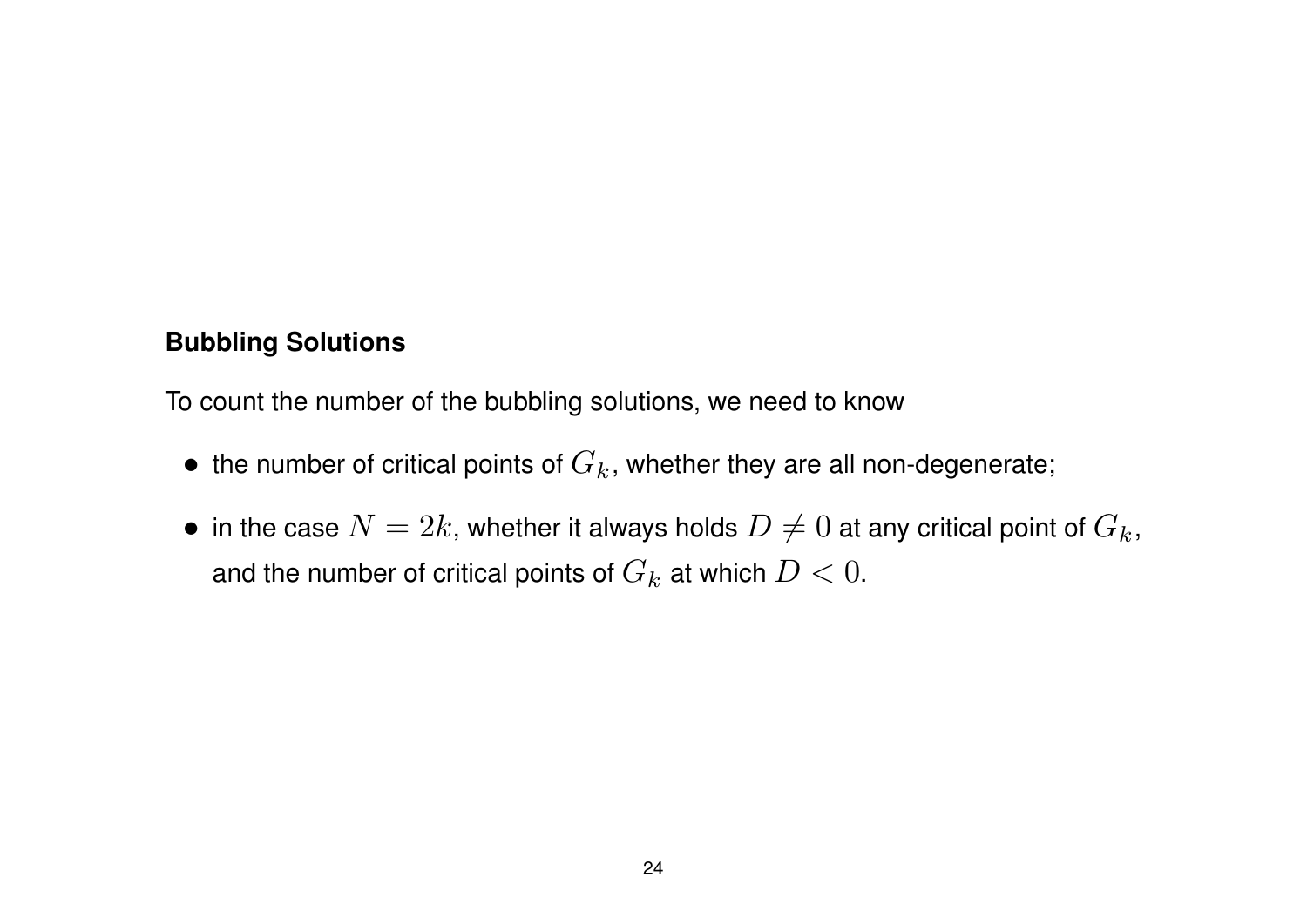Similar to the discussion of case (b) solutions, we assume  $p_1 = \cdots = p_N = 0$ and  $\Omega$  is a rectangle. So, we have  $u_0 = -4\pi NG(x)$ ,  $G(x) = G(x, 0)$ . The critical point  $(q_1, \cdots, q_N)$  of  $G_k$  satisfies

(12) 
$$
-kD_h G(q_j) + \sum_{i \neq j, 1 \leq i \leq k} D_{q_{jh}} G(q_i, q_j) = 0
$$

To count the number of solutions for (12), we will use the theories for elliptic functions (the Weierstrass  $\wp(z)$  functions). This was discussed in C.S.Lin's talk.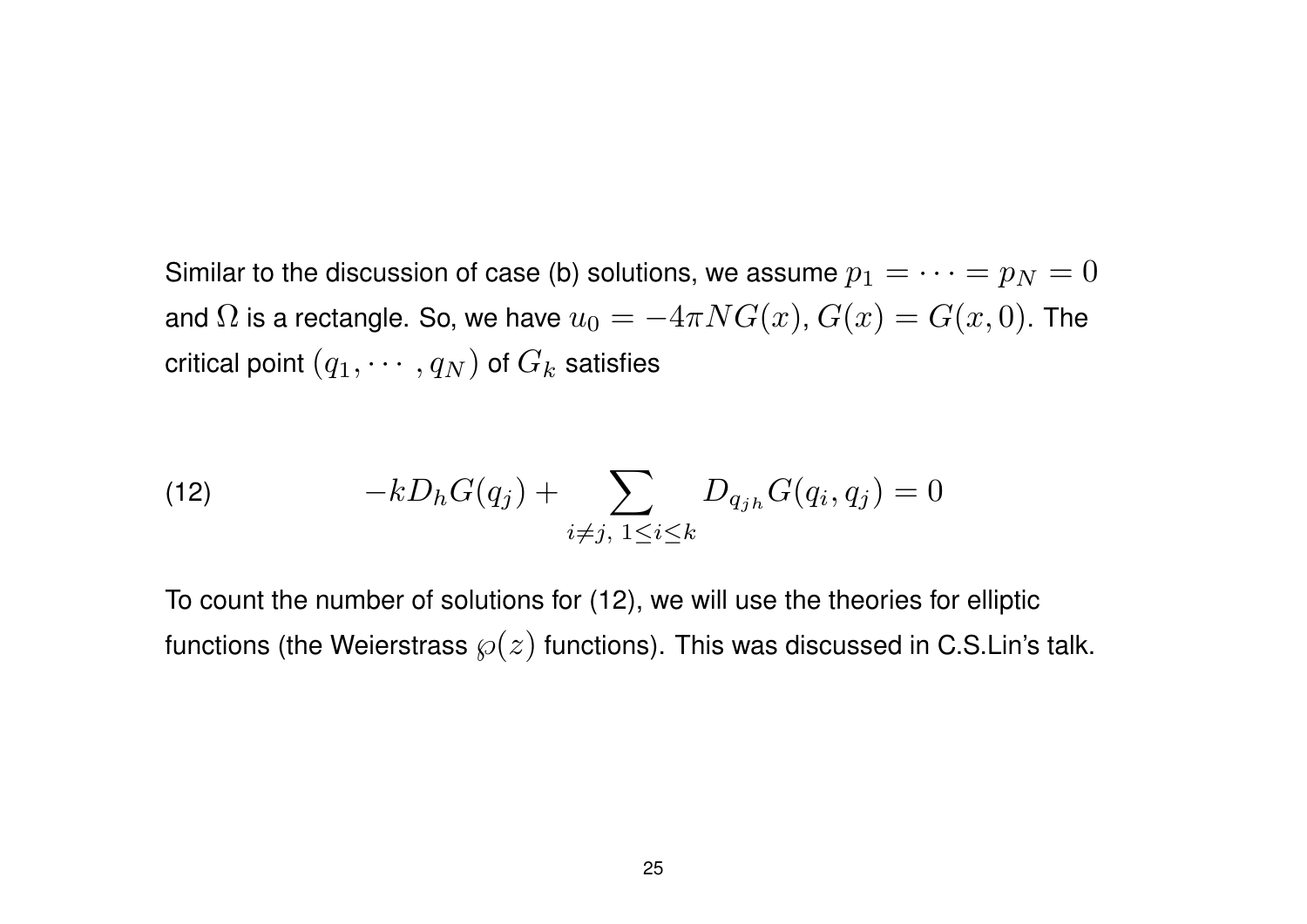# **The quantity** *D*

Recall

(13) 
$$
D(\mathbf{q}) = \sum_{i=1}^{k} \rho_i \left( \lim_{\theta \to 0} \int_{\Omega_i \setminus B_{\theta}(q_i)} \frac{e^{f_{\mathbf{q},i}} - 1}{|y - q_i|^4} - \int_{\mathbb{R}^2 \setminus \Omega_i} \frac{1}{|y - q_i|^4} \right),
$$

Rewrite *D* as

(14)  

$$
D(\mathbf{q}) = \sum_{i=1}^k \rho_i \lim_{\theta \to 0} \Bigl( \int_{\Omega_i \setminus B_{\theta}(q_i)} e^{4 \ln \frac{1}{|y - q_i|^4} + f_{\mathbf{q}, i}} - \int_{\Omega_i \setminus B_{\theta}(q_i)} \frac{1}{|y - q_i|^4} \Bigr),
$$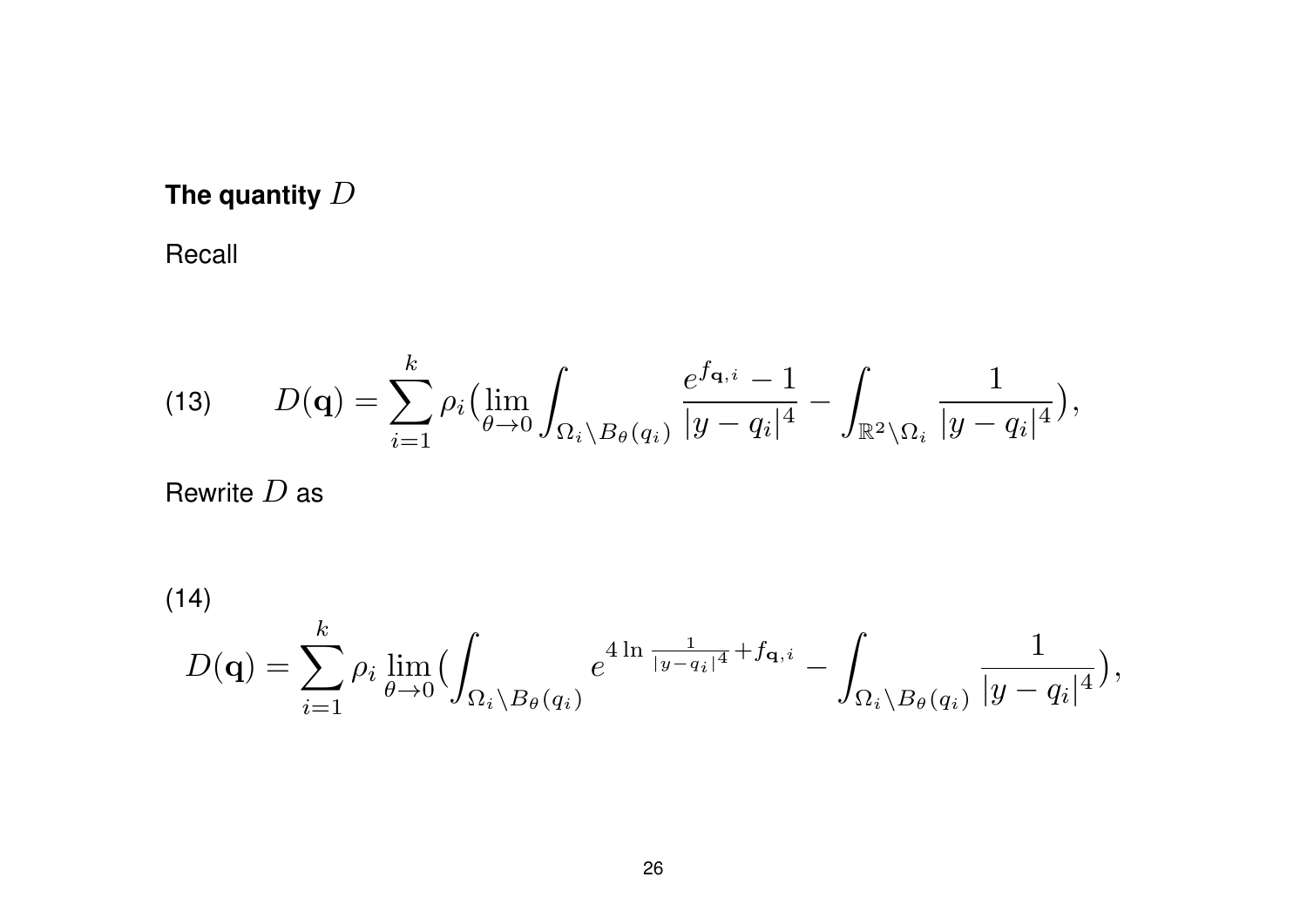Note that

$$
4\ln\frac{1}{|y-q_i|^4} + f_{\mathbf{q},i}(y) = 8\pi \sum_{i=1}^k \bigl(G(y,q_j) - G(q_i,q_j)\bigr) - 4N\pi\bigl(G(x) - G(q_i)\bigr)
$$

is a doubly periodic harmonic function with singularities  $0, q_j$ . The behavior of this function at each singularity is clear. So we can write

$$
4\ln\frac{1}{|y-q_i|^4} + f_{\mathbf{q},i}(y) = \ln|f(z)| + C
$$

where  $f(z)$  is an elliptic function with singularities at  $0, q_j$ , and  $C$  is a constant. Now the integral  $\int_\Omega |f(z)|$  is computable.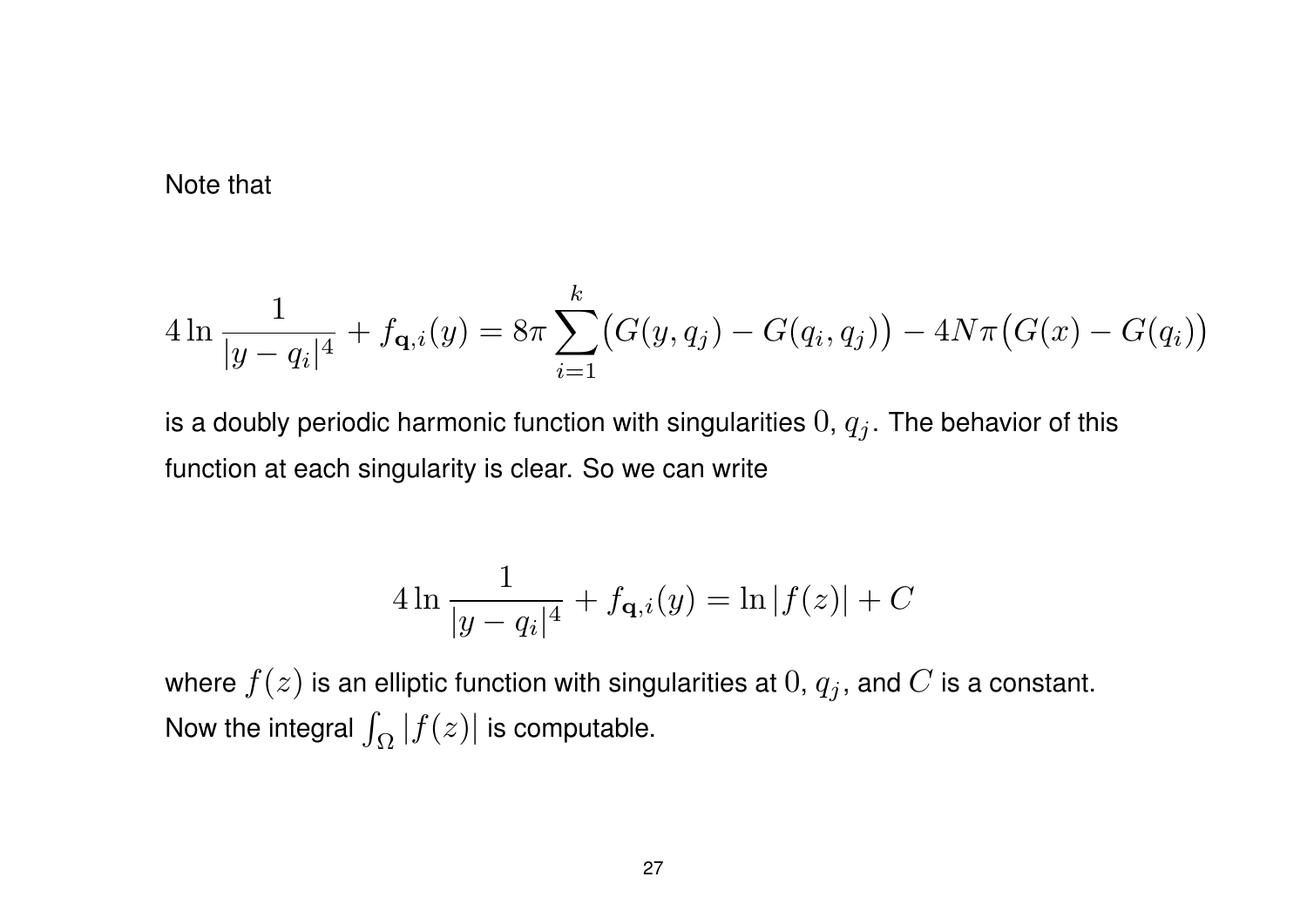**Theorem D.** (C.-C.Chen, C.-S. Lin and G. Wang) *If*  $k = 1$   $(N = 2)$ ,  $G_1 = -4\pi NG(x,0)$  has exactly three critical points ( the three half periods); all *of them are all non-degenerate; and*  $D < 0$  *only at the maximum point of*  $G_1$ .

- $G(x, 0)$  is symmetric with respect to the two coordinate axis. So  $G(x, 0)$  only have the three half periods as its critical points.
- $\bullet$  Using the maximum principle,  $G_{x_1x_1}\neq 0$ ,  $G_{x_2x_2}\neq 0$  and  $G_{x_1x_2}=0$  at the critical point. This implies the non-degeneracy of the critical points.
- *•* The method used in the paper by C.-C.Chen, C.-S. Lin and G. Wang to check the sign of *D* does not reveal the relation between the sign of *D* and the Hessian of  $G(x, 0)$ .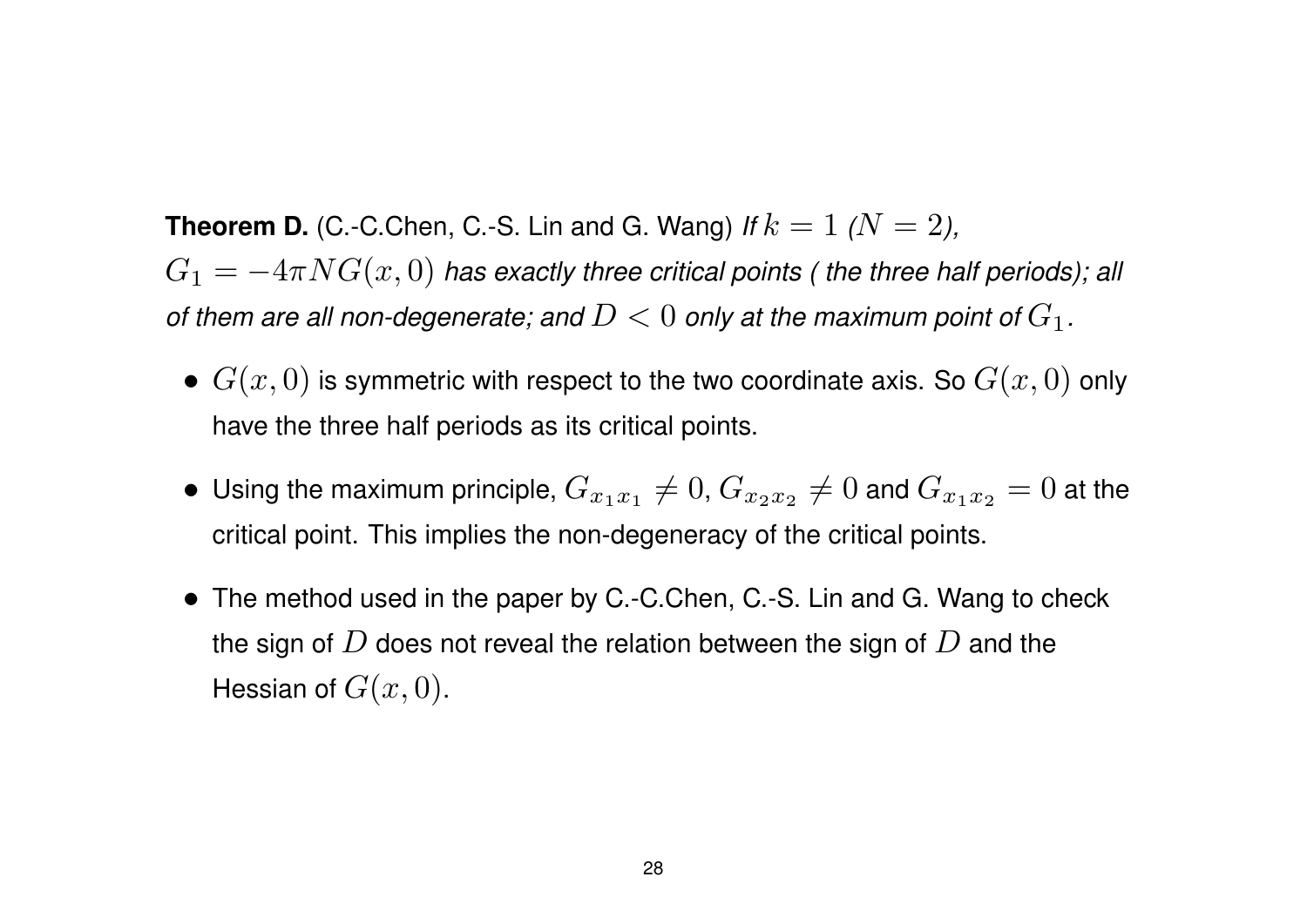We can prove the following relation

(15) 
$$
D(q) = -c(q)det(D^2G(q,0)),
$$

where  $q$  is a critical point, and  $c(q) > 0$  is a constant.

From (15),  $D > 0$  at the two saddle points, while  $D < 0$  at the minimum point.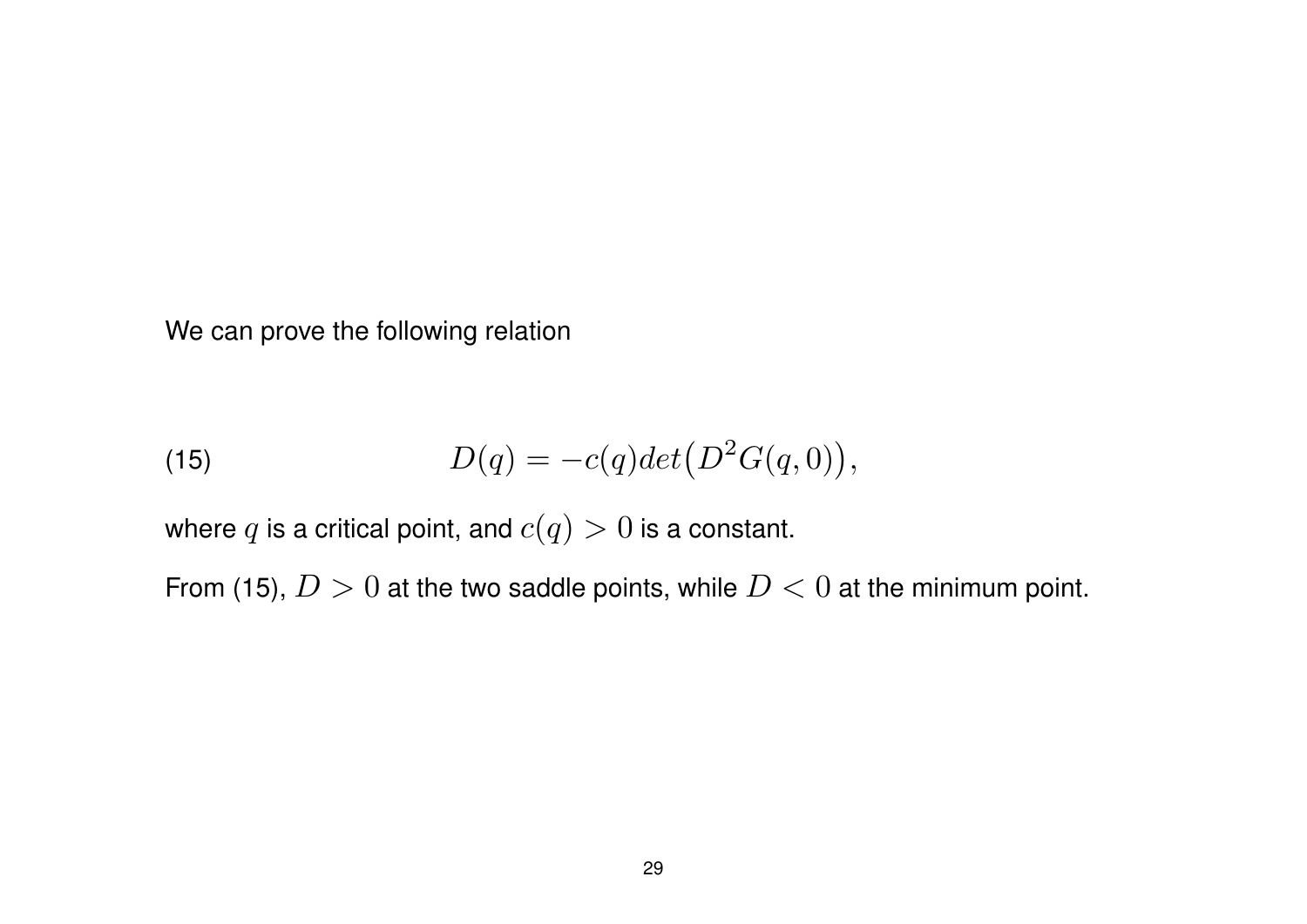**Theorem E.** ( C.-S. Lin and C.-L. Wang) *If*  $k=2$  *(* $N=4$ *),*  $G_2$  *has exactly five critical points.*

For the properties of the five critical points of  $G_2$ , we have

**Theorem 0.6.** All the critical points of  $G_2$  are non-degenerate. Moreover,  $det\bigl(D^2G_2({\bf q})\bigr)$  is negative at two of the critical points of  $G_2$ , while it is positive at *the other three.*

We have the following connection between  $D$  and  $D^2 G_2.$ 

**Theorem 0.7.** For each critical points  $q$  of  $G_2$ , there is a constant  $c(\mathbf{q}) > 0$ , such *that*

(16) 
$$
D(\mathbf{q}) = c(\mathbf{q})det(D^2G_2(\mathbf{q})).
$$

*In particular,*  $D \neq 0$  *at each critical points q of*  $G_2$ *.* 

**Theorem 0.8.** *The quantity*  $D$  *is negative at two of the critical points of*  $G_2$ , while it *is positive at the other three.*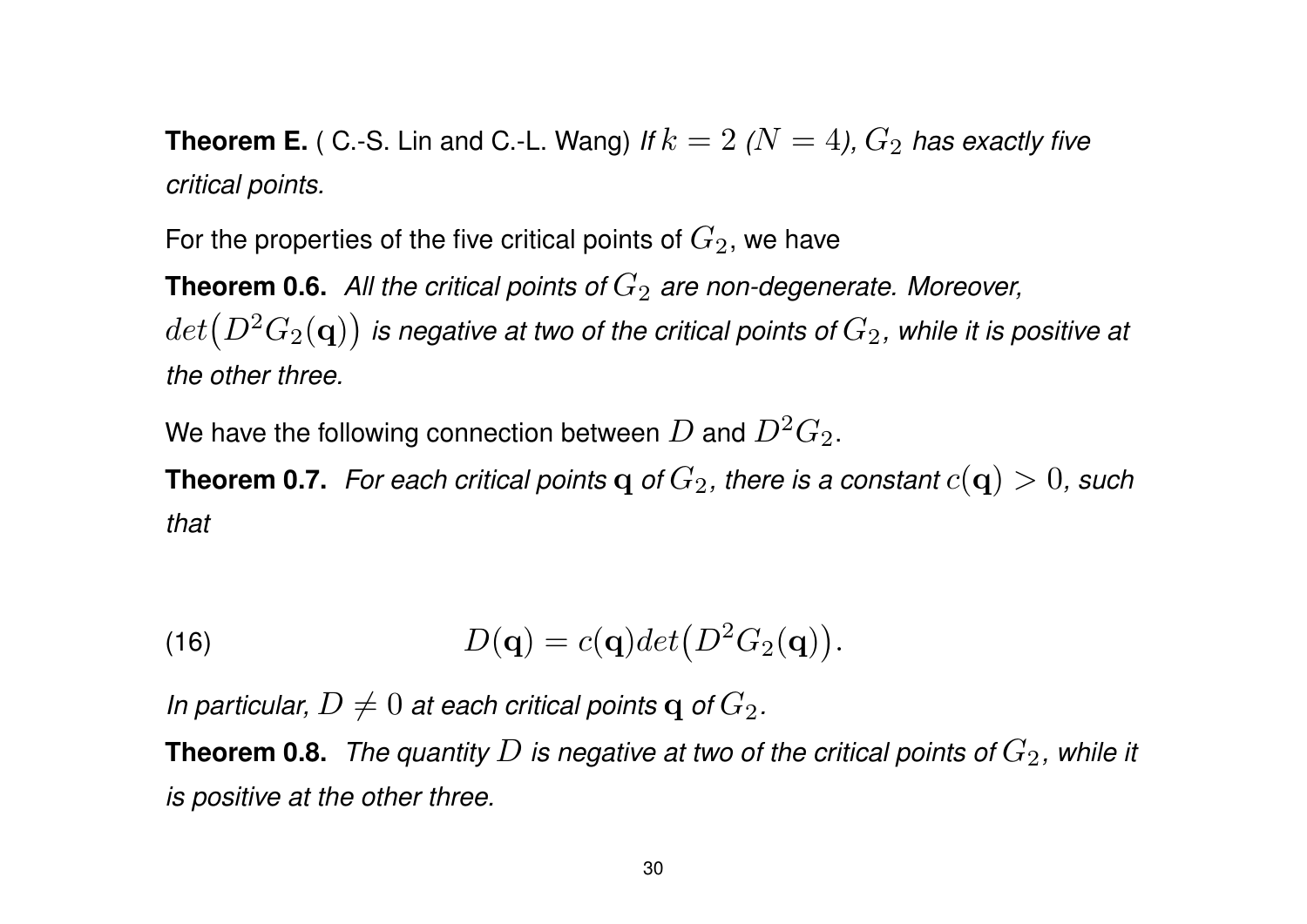#### **Conclusion**

If  $N=1$ , (2) has exactly 2 solutions: one topological solution and another solution satisfying (b) of Theorem A.

If  $N=2$ , (2) has exactly 2 solutions: one topological solution and one MF type bubbling solution with one blow-up point.

If  $N=3$ , (2) has exactly 6 solutions: one topological solution, two solutions satisfying (b) of Theorem A, and three CS type bubbling solutions with one blow-up point.

If  $N=4$ , (2) has exactly 6 solutions: one topological solution, three CS type bubbling solutions with one blow-up point and two MF type bubbling solutions with two blow-up points.

If  $N=5$ , (2) has exactly 12 solutions: one topological solution, three solutions satisfying (b) of Theorem A, three CS type bubbling solutions with one blowup point and five CS type bubbling solutions with two blowup points.